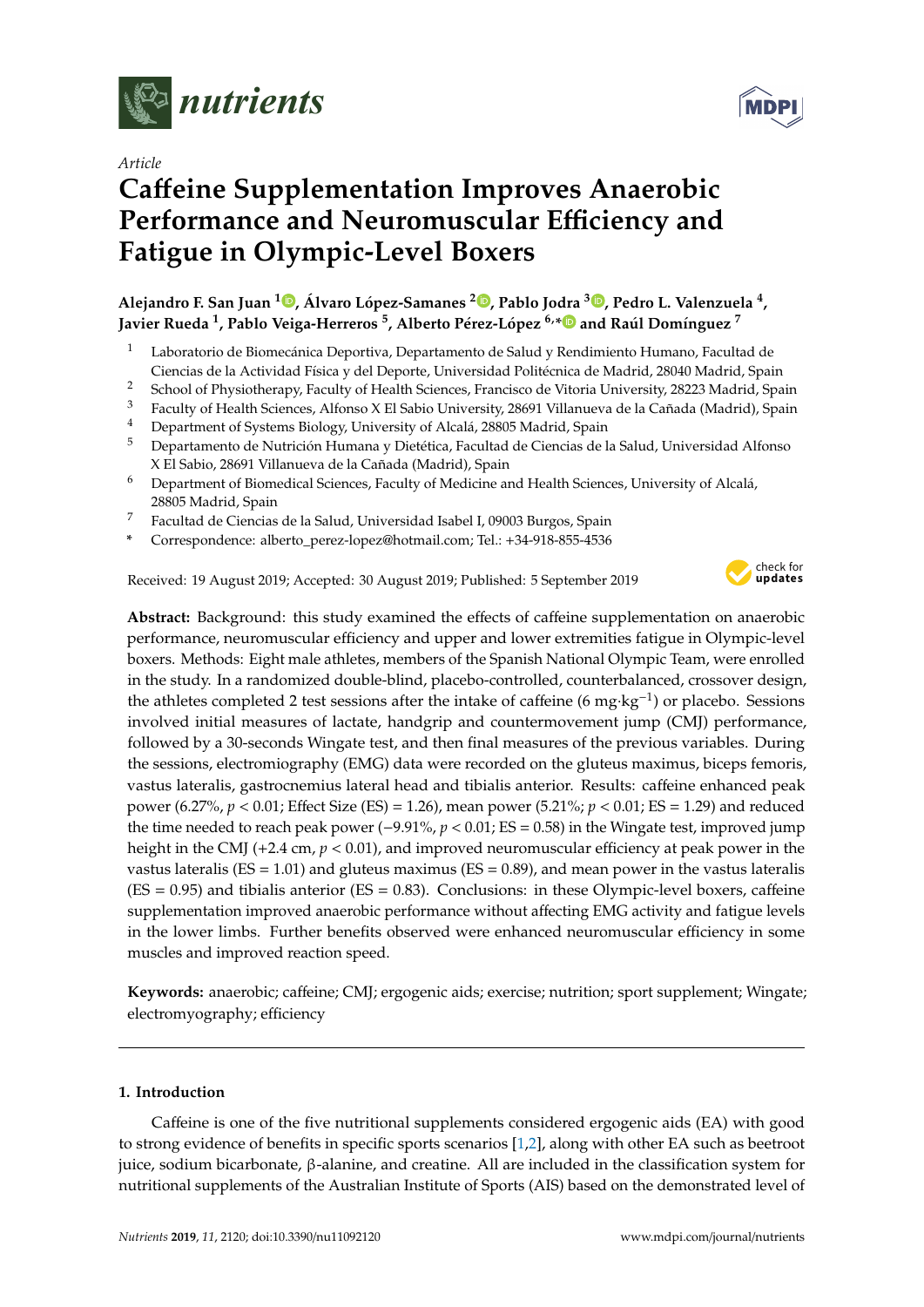scientific evidence (Level A) [\[3\]](#page-11-2). Briefly, the ergogenic effect of caffeine on sports performance can be attributed mainly to: 1) central nervous system stimulation (i.e., blockade of adenosine receptors and release of neurotransmitters such as dopamine, catecholamine and acetylcholine, improving cognitive processes: surveillance, learning, attention and reaction time) [\[4](#page-11-3)[–6\]](#page-11-4), and 2) enhancement of muscle contraction (i.e., improved calcium output from the sarcoplasmic reticulum to the sarcoplasm after the muscle action potential, and increased recruitment of motor units) [\[7](#page-11-5)[–9\]](#page-11-6).

There is clear consensus in the literature regarding the effects of caffeine consumption on aerobic performance [\[10](#page-12-0)[,11\]](#page-12-1). While fewer studies have focused on sports modalities inducing a predominantly anaerobic metabolism than one mostly dependent on oxidative processes, it is now emerging that caffeine may also have an ergogenic effect on anaerobic efforts [\[12](#page-12-2)[,13\]](#page-12-3).

The characteristics of combat sports are similar to those of other sports modalities including intermittent dynamics (i.e., high-intensity efforts interspersed with periods of low-intensity activity) [\[14\]](#page-12-4). Therefore, at the energy level, combat sports require an important contribution of both aerobic (i.e., oxidative phosphorylation) [\[15\]](#page-12-5) and anaerobic metabolism (i.e., glycolysis and phosphagen system) during high-intensity actions [\[16\]](#page-12-6). Also, combat sports athletes require high levels of isometric handgrip strength [\[17,](#page-12-7)[18\]](#page-12-8) and muscular endurance in the upper and lower extremities [\[19\]](#page-12-9). Competition analysis has revealed that maintenance of power performance during combats is crucial for high-performance in these athletes [\[20\]](#page-12-10).

As combats sports are characterized by high-intensity power actions and both aerobic and anaerobic energy metabolism systems are required, caffeine could be an EA in these sport modalities. However, the effect of this supplement on combat sport performance or fatigue levels has not yet been addressed in the literature. The present study was therefore designed to examine the effects of caffeine supplementation on anaerobic performance, neuromuscular efficiency and neuromuscular fatigue levels in the upper and lower limbs in Olympic-level boxers. We hypothesized that caffeine supplementation would improve anaerobic performance in a 30-seconds all-out Wingate test, improving muscular efficiency without inducing greater mechanical or neuromuscular fatigue.

#### **2. Materials and Methods**

#### *2.1. Participants Selection: Inclusion and Exclusion Criteria*

Eight young, healthy male athletes, members of the Spanish National Olympic Team for the Tokyo 2020 Olympic Games (age:  $22.0 \pm 1.778$  years, height:  $1.69 \pm 0.09$  m, body-mass:  $65.63 \pm 10.79$  kg, Body Mass Index (BMI): 22.69  $\pm$  1.31, load Wingate test: 4.91  $\pm$  0.82 kp), were enrolled in the study.

Exclusion criteria were: (1) age younger than 18 years, (2) having consumed any substance that could affect hormone levels or sport performance in the previous 3 months such as nutrition complements or steroids, (3) having consumed narcotic and/or psychotropic agents, drugs or stimulants during the test or supplementation period, and (4) being diagnosed with any cardiovascular, metabolic, neurologic, pulmonary or orthopedic disorder that could limit performance in the different tests.

At the study outset, participants were informed of the study protocol, schedule and nature of the exercises and tests to be performed before signing an informed consent form. The study protocol adhered to the tenets of the Declaration of Helsinki and was approved by the Ethics Committee of the Alfonso X El Sabio University.

#### *2.2. Experimental Design*

A randomized double-blind, placebo-controlled, counterbalanced, crossover design was used in this study. The participants completed 2 identical assessment sessions (see Figure [1\)](#page-2-0) in the laboratory at the same time slot  $(\pm 0.5$  hours) to avoid the detrimental effects of performance associated with circadian rhythm [\[21\]](#page-12-11). The test sessions started with initial measures of lactate, handgrip and countermovement jump (CMJ) performance, followed by a 30-seconds Wingate test, and then final measures of the previously collected variables (see Figure [1\)](#page-2-0).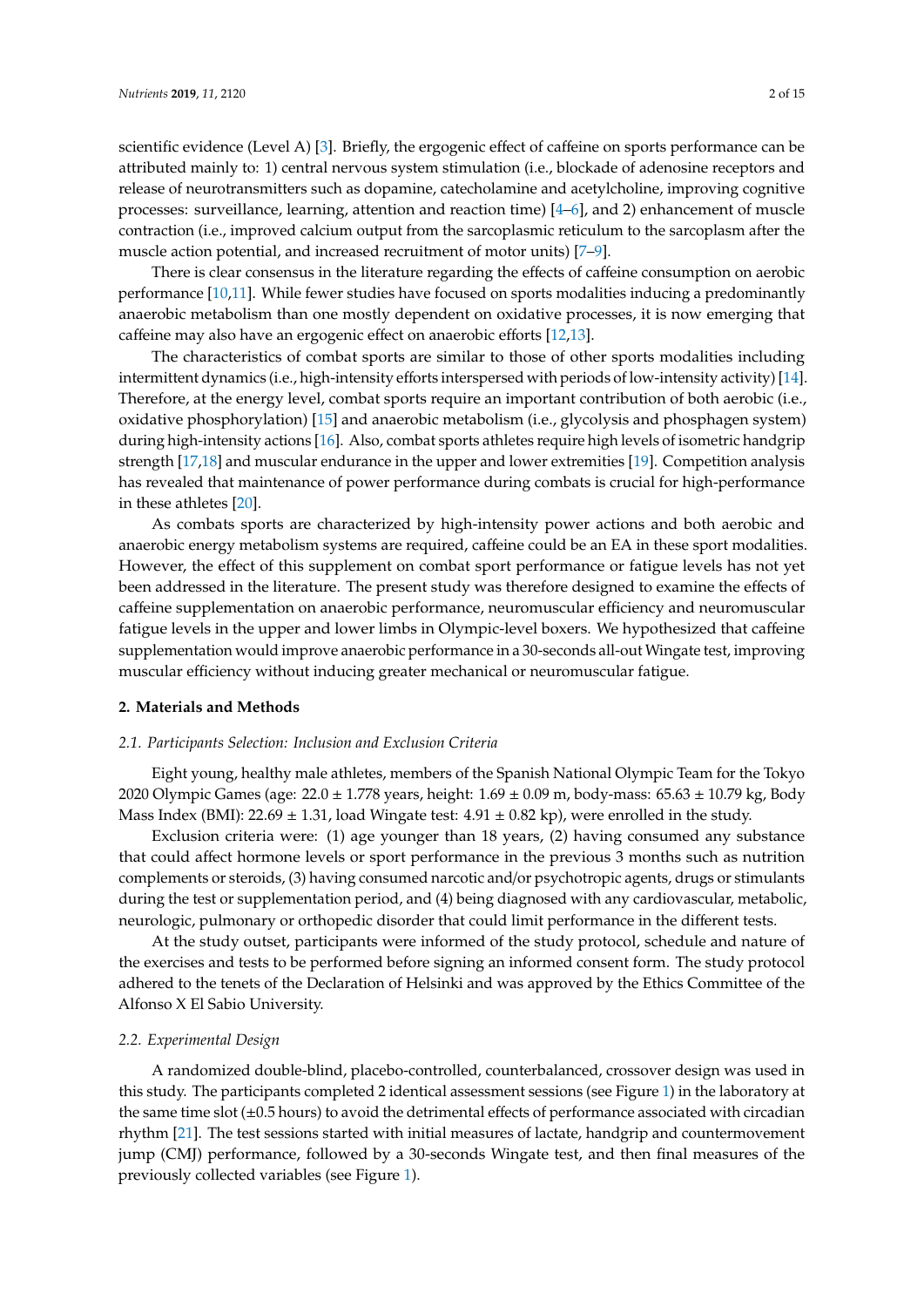<span id="page-2-0"></span>

**Figure 1.** Experimental design. CMJ = countermovement jump test. **Figure 1.** Experimental design. CMJ = countermovement jump test.

*2.3. Supplementation and Diet Control*  The two sessions were separated by 48 hours. Over a period of 48 hours before the start of the first session until the end of the study, subjects were instructed to follow a series of nutrition requirements<br>see hadrein from sometime of the study consistent and refrain from any type of physical exercise.

# 2.3. Supplementation and Diet Control

[22]. The filling equipment used was a manual semiautomatic Carsunorm 2000 system (Miranda de The authors packaged and prepared the capsules containing caffeine or placebo (sucrose). The capsules used were no.1 opaque red (Guinama S.L.U, 0044634, La Pobla de Valbona, Spain). For the encapsulation process, we followed the normalized working procedures described for this purpose [\[22\]](#page-12-12). The filling equipment used was a manual semiautomatic Carsunorm 2000 system (Miranda de Ebro,  $p$ minimum side-effects possible  $\mathcal{I}$ . The protocol timing was designed considering that caffeine reaches reaches reaches  $\mathcal{I}$ Spain).

The subjects arrived at the laboratory 75 minutes before the start of the session, when they were given a capsule containing either a caffeine supplement (6 mg·kg<sup>-1</sup>) or sucrose (6 mg·kg<sup>-1</sup>, placebo). Caffeine dosage selection (6 mg·kg<sup>-1</sup>) was made to promote the higher ergogenic effects producing the minimum side-effects possible [\[1\]](#page-11-0). The protocol timing was designed considering that caffeine reaches peak concentrations in blood after 1 hour of intake [\[23\]](#page-12-13), and the degradation quality control tests its provided to all the degradation quality control tests its half-life (13.4 minutes) according to previous description [\[22\]](#page-12-12).

In addition, participants received dietary guidelines to ensure that they all followed a diet with *2.4. Wingate Test*  and 10% proteins) in the 48 hours prior to each session. A list of foods rich in caffeine was provided to chocolate) so that they avoided caffeine intake from 24 hours before the study to the end of the study. Vansbro, Sweden). Before the test, a warm-up protocol was conducted consisting of 5 minutes the same content of macronutrients (i.e., 60% of energy intake in the form of carbohydrates, 30% lipids all participants (e.g., coffee, tea, mate, tea soft drinks, energy drinks, cola drinks, chocolate drinks and

### pedaling at low intensity (i.e., subjects chose the load and cadence), followed by another 5 minutes *2.4. Wingate Test*

A 30-seconds all-out Wingate test was performed on a Monark cycloergometer (Ergomedic 828E, Vansbro, Sweden). Before the test, a warm-up protocol was conducted consisting of 5 minutes pedaling vansero, sweeting. Before the test, a warm up protector was contacted consisting or o minutes pedaling at low intensity (i.e., subjects chose the load and cadence), followed by another 5 minutes pedaling at at fow michary (i.e., subjects chose the four that characteric), followed by underted by minutes pedamig at 60 revolutions per minute (rpm) with a load of 2 kiloponds (Kp). In the last 5 seconds of each minute, the subjects performed a maximum intensity sprint. After three minutes, subjects performed three calculated according to the 7.5% of the 7.5% of the 7.5% of each participant body countermovement jumps (CMJs) at increasing intensity with 10 seconds recovery between jumps. to anterino venterity famps (emps) at increasing intensity with to seconds recovery setween jamps.<br>Then, 2 CMJs were executed on the force platform. After two minutes of recovery, the Wingate test began. Subjects pedaled as fast as possible for 30 seconds against a constant load (Kp) calculated by 4 researchers from the total straight a constant load (Kp) calculated began. Bubjects pedaled as hast as possible for 50 seconds against a constant fold (Fig. ) each according to the 7.5% of each participant body mass [\[24\]](#page-12-14). The instructions given to them were: i) reach maximum rpm in the shortest time and ii) try to keep the highest number of rpm until the end of the test. During the test, subjects were encouraged by 4 researchers from the beginning until the end. and  $\cos$ . But the error subjects were encouraged by a researchers from the beginning than the error. Power output (W) was analyzed during each second and, later, peak power output (W<sub>peak</sub>), time (s) to  $1.1$  M *2.5. Electromyographic Assessment*  output during the last 10 seconds of the test (Wmin) were calculated. In addition to Wmean during the reach  $W_{\text{peak}}$  (T $W_{\text{peak}}$ ), mean power output during the 30 seconds sprint ( $W_{\text{mean}}$ ) and minimum power entire sprint, mean power output was also calculated every 5 seconds of the sprint (Split<sub>1-5S</sub>, Split<sub>6-10S</sub>, Split<sub>11-15S</sub>, Split<sub>16-20S</sub>, Split<sub>21-25S</sub>, Split<sub>26-30S</sub>).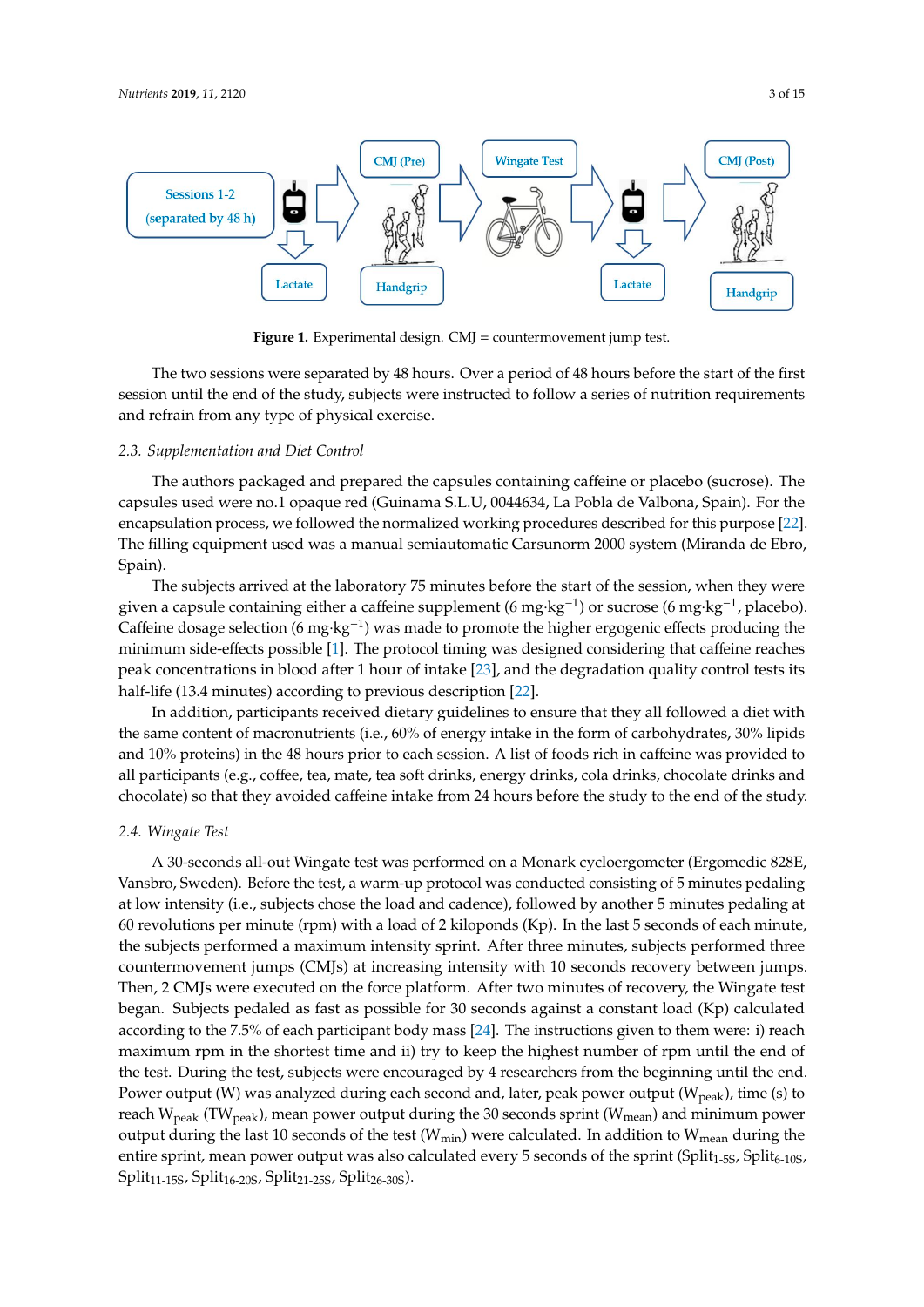Electromiography (EMG) data were recorded from the following muscles: gluteus maximus (GM), biceps femoris (BF), vastus lateralis (VL), gastrocnemius lateral head (GL), and tibialis anterior (TA) and the mean of the five muscles analyzed (MED). We used a "Trigno Wireless SystemTM Delsys" (Delsys Inc. Massachusetts, MA, USA). Briefly, one active electrode was placed on the bellies of each muscle of the right thigh and leg following the protocol established by the SENIAM Project (Surface ElectroMyoGraphy for the Non-invasive Assessment of Muscles) [\[25\]](#page-12-15). These electrodes recorded the surface electrical activity corresponding to the underlying muscle, sampled at a frequency of 1024 Hz. The EMG signal was filtered by a band pass between 20 and 300 Hz, and subsequently the EMG Root Mean Square signal (rms-EMG) was calculated. The rms-EMG variable obtained from each of the 5 muscles was normalized to the maximum value obtained in the corresponding muscle for 1 second. In our study, rms-EMG was used as an estimate of "total myoelectric activity" of the exercising muscle as it has been previously shown that this computation: 1) is an accurate measure of EMG amplitude and 2) is highly correlated with the number of active motor units (fiber recruitment) [\[26](#page-12-16)[,27\]](#page-12-17).

To facilitate the analysis of results, the 30 seconds of each Wingate test was divided into groups of 5 seconds and we calculated the rms-EMG mean in this time period (e.g.,  $EMG<sub>0-5s</sub>$ ,  $EMG<sub>6-10s</sub>$ ,  $EMG<sub>11–15s</sub>$ ). In addition, we calculated the average rms-EMG (EMG<sub>mean</sub>), the rms-EMG corresponding to the time where  $W_{peak}$  was reached (EMG<sub>Wpeak</sub>), the time (s) to reach the rms-EMG peak record (TEMG<sub>peak</sub>) and the rms-EMG corresponding to the time when  $W_{min}$  was reached (EMG<sub>Wmin</sub>). Data of rms-EMG is expressed as a base index one where the value 1 is equal to 100% (i.e., the value 0.75 is equal to 75 %).

Additionally, to analyze neuromuscular efficiency (NME), we used the ratios between  $W_{peak}$  and  $EMG_{Wpeak}$  (NME<sub>Wpeak</sub>) and between W<sub>mean</sub> and  $EMG_{Wmean}$  (NME<sub>Wmean</sub>). Neuromuscular efficiency (NME) was used as an index of neuromuscular fatigue [\[28\]](#page-12-18) and was estimated from the ratio of power to non-normalized RMS (raw EMG data in volts). We adapted the methodology described by Hug and Dorel [\[28\]](#page-12-18), and we propose a ratio of power output to normalized RMS (EMG data in percent of muscle activation). Our rationale was that to determine NME, it is better to relate power to percent of motor units activated than to raw volts, as described in the literature, and more often used as a measure of fatigue [\[28\]](#page-12-18).

#### *2.6. Blood Lactate*

Before the warm-up period and immediately after the Wingate test,  $5 \mu$  samples of capillary blood from the soft part of the index finger of the left hand were obtained and subjected to blood lactate concentration determination using a Lactate ProTM 2 LT-1710 blood analyzer (Arkray Factory Inc., KDK Corporation, Shiga, Japan).

#### *2.7. Neuromuscular Fatigue*

Neuromuscular fatigue in the lower limbs was measured in a CMJ [\[29\]](#page-12-19) performed on a force platform (Quattro Jump model 9290AD; Kistler Instruments, Winterthur, Switzerland). Before the jump was initiated, participants stood on the platform with legs extended and hands on hips. For the jump, the legs were first flexed to 90º (eccentric action) and then explosively extended in a coordinated manner (concentric action) trying to reach maximum height. During the flight stage, the knees were extended. Contact with the ground was made with the toes first. During the test, subjects were instructed to keep their hands on their hips and avoid any sideways displacements during the flight stage. This same protocol was applied for the CMJs performed before and after the Wingate test.

From each CMJ test, jump height, mean  $\text{(CMJ_{Wmean})}$  and peak power produced  $\text{(CMJ_{Wpeak})}$  were extracted, as indicators of neuromuscular fatigue [\[30\]](#page-12-20).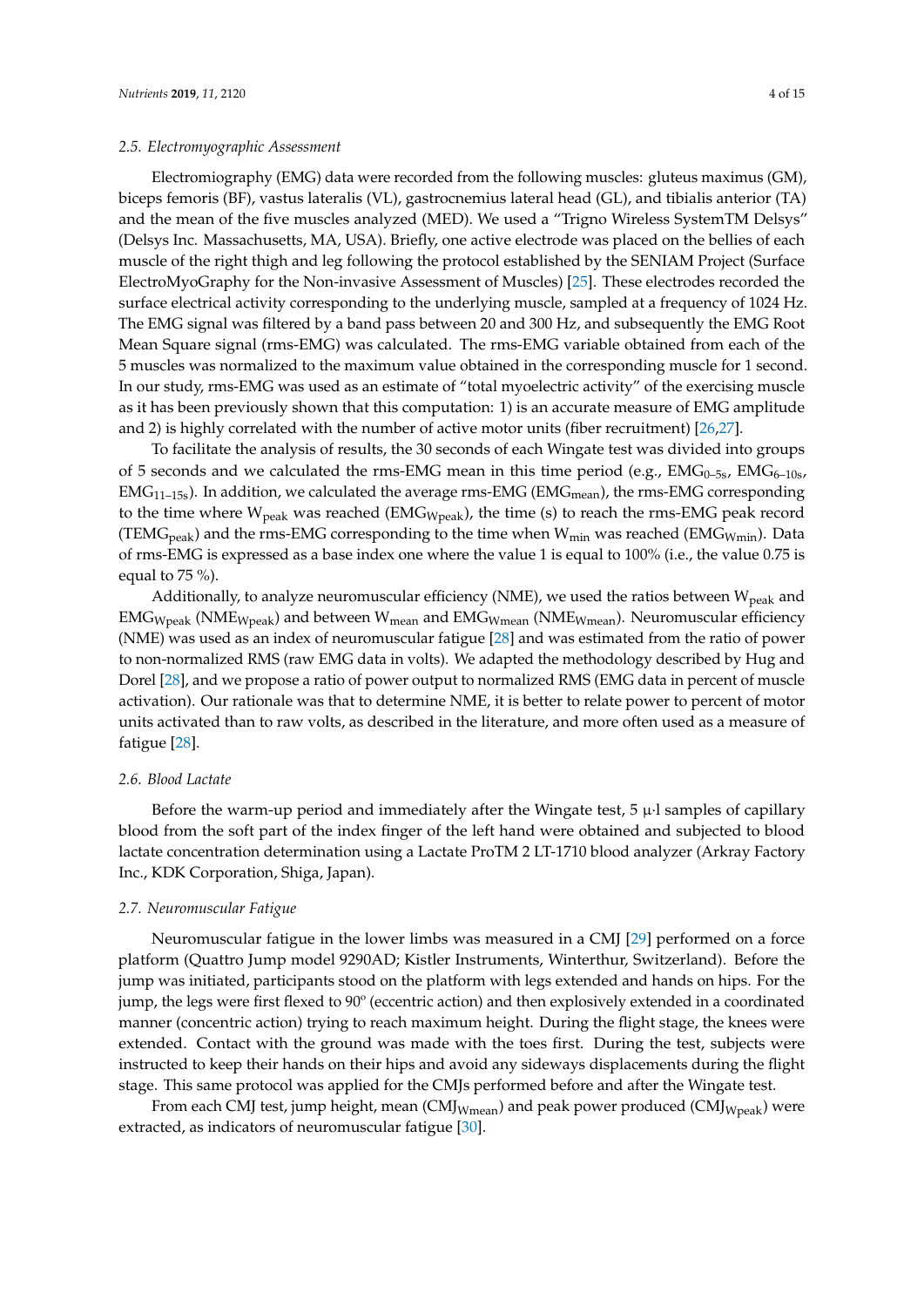#### *2.8. Handgrip Strength*

Isometric handgrip strength (IHS) was measured twice for the dominant hand using a calibrated handgrip dynamometer (Takei 5101, Tokyo, Japan) with 30 seconds of passive recovery between trials. Participants sat with 0 of shoulder flexion and elbow flexion, and the forearm and hand in a neutral position and exerted their maximal strength during 5 seconds [\[31\]](#page-12-21). The highest value of the dominant hand was recorded and used for statistical analysis as the maximum voluntary handgrip strength.

#### *2.9. Statistical Analysis*

Results for all parameters are presented as mean  $\pm$  standard deviation (SD). Data analyses were carried out using the commercial software "Statistical Package for Social Sciences" SPSS v21.0 software (SPSS Inc., Chicago, IL, USA). The effects of caffeine supplementation on Wingate test performance, lactate, CMJ and strength grip performance were assessed through a two-way ANOVA test for condition (caffeine versus placebo) and time (pre-versus post-Wingate for CMJ handgrip strength measures, and during each 5 seconds period of the Wingate test). Levene's test revealed the homogeneity of variances of the data and the Shapiro-Wilk's test confirmed their normal distribution. When a significant main effect was detected, pairwise comparisons were assessed using the Holm-Bonferroni test in order to ensure protection against multiple comparisons. Additionally,  $W_{peak}$ , TW<sub>peak</sub>, W<sub>mean</sub>, W<sub>min</sub>,  $EMG_{Wpeak}$ , TEM $G_{max}$ , EM $G_{mean}$  and EM $G_{Wmin}$  and efficiency measures (NME $_{Wpeak}$ , NME $_{Wmean}$  and NMEWmin) were analyzed using the Student's t-test. Pairwise comparisons significance was assessed by calculating Cohen's d Effect Size (ES) [\[32\]](#page-12-22). Effect sizes (d) above 0.8, between 0.8 and 0.5, between 0.5 and 0.2 and lower than 0.2 were considered as large, moderate, small, and trivial, respectively [\[33,](#page-12-23)[34\]](#page-12-24).

#### **3. Results**

#### *3.1. Wingate Test*

Compared to placebo, caffeine consumption produced a significant and large effect in  $W_{peak}$  (10.84  $\pm$  0.49 versus 10.20  $\pm$  0.59; *p* < 0.01; Effect Size (ES) = 1.26) and W<sub>mean</sub> (8.68  $\pm$  0.34 versus 8.25  $\pm$  0.37;  $p < 0.01$ ; ES = 1.29), a decrease in TW<sub>peak</sub> (8.00  $\pm$  1.60 versus 8.88  $\pm$  1.64;  $p < 0.01$ ; ES = 0.58), while this improvement after caffeine supplementation in  $W_{min}$  it was not significantly different ( $p = 0.123$ ) (see Table [1\)](#page-5-0). Moreover, there was an effect of the time factor  $(p < 0.001)$ , verified in the analysis of power output levels throughout the 6 partial tests, as well as for the supplementation factor (*p* = 0.006). Significant differences were observed in Split<sub>6–10s</sub> ( $p = 0.026$ ) and Split<sub>11–15s</sub> ( $p = 0.009$ ), as well as a significant trend Split<sub>16–20s</sub> ( $p = 0.062$ ) (see Table [2\)](#page-6-0). There was no significant interaction between factors (supplementation-time).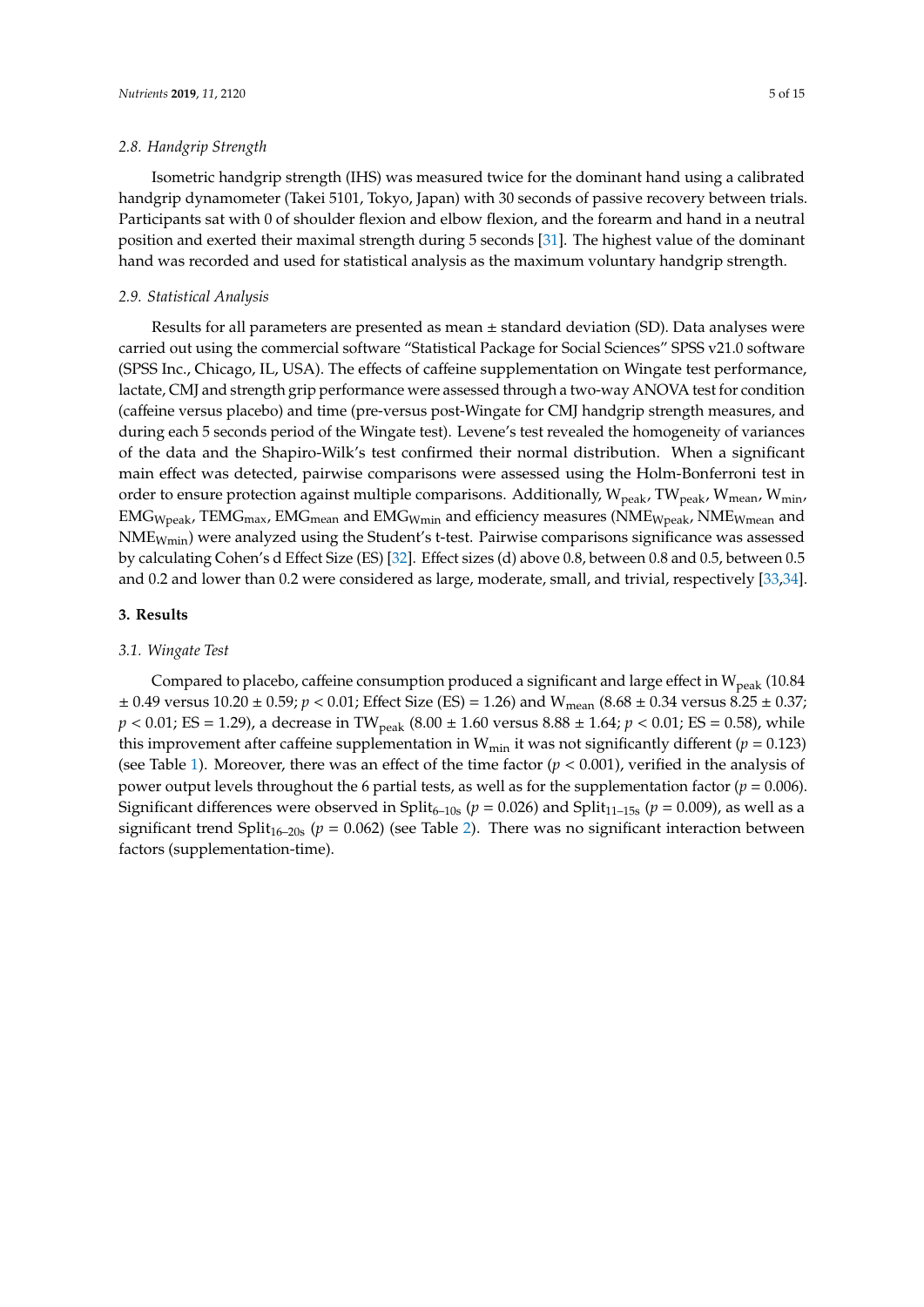|                    | $W_{\text{peak}}$ -EMG $_{\text{Wpeak}}$<br>Experimental |                  |                 |      | $TW_{peak}$ -TEM $G_{peak}$ |                 |      | $W_{mean}$ -EM $G_{mean}$ |                 |      | $W_{\text{min}}$ -EMG $_{W_{\text{min}}}$ |                 |      |
|--------------------|----------------------------------------------------------|------------------|-----------------|------|-----------------------------|-----------------|------|---------------------------|-----------------|------|-------------------------------------------|-----------------|------|
| Variable           | Condition                                                | $M \pm SD$       | <i>p</i> -Value | ES   | $M \pm SD$                  | <i>p</i> -Value | ES   | $M \pm SD$                | <i>p</i> -Value | ES   | $M \pm SD$                                | <i>p</i> -Value | ES   |
| Woutput            | Placebo                                                  | $10.20 \pm 0.59$ | $< 0.01$ *      | 1.26 | $8.88 \pm 1.64$             | $0.01*$         | 0.58 | $8.25 \pm 0.37$           | $0.01*$         | 1.29 | $6.19 \pm 0.56$                           | 0.123           | 0.75 |
|                    | Caffeine                                                 | $10.84 \pm 0.49$ |                 |      | $8.00 \pm 1.60$             |                 |      | $8.68 \pm 0.34$           |                 |      | $6.49 \pm 0.22$                           |                 |      |
| $EMG_{VL}$         | Placebo                                                  | $0.78 \pm 0.09$  | 0.268           | 0.71 | $12.25 \pm 9.27$            | 0.270           | 0.68 | $0.74 \pm 0.11$           | 0.247           | 0.62 | $0.41 \pm 0.15$                           | 0.332           | 0.47 |
|                    | Caffeine                                                 | $0.69 \pm 0.17$  |                 |      | $7.38 \pm 5.58$             |                 |      | $0.66 \pm 0.16$           |                 |      | $0.33 \pm 0.21$                           |                 |      |
| $EMG_{BF}$         | Placebo                                                  | $0.67 \pm 0.19$  | 0.435           | 0.29 | $8.63 \pm 3.70$             | 0.292           | 0.36 | $0.55 \pm 0.14$           | 0.254           | 0.37 | $0.26 \pm 0.11$                           | 0.430           |      |
|                    | Caffeine                                                 | $0.72 \pm 0.18$  |                 |      | $12.13 \pm 8.43$            |                 |      | $0.60 \pm 0.15$           |                 |      | $0.31 \pm 0.17$                           |                 | 0.37 |
| EMG <sub>GM</sub>  | Placebo                                                  | $0.68 \pm 0.16$  | 0.311           | 0.73 | $3.63 \pm 3.66$             | $0.022*$        | 0.91 | $0.64 \pm 0.08$           | 0.728           | 0.25 | $0.36 \pm 0.31$                           | 0.387           | 0.22 |
|                    | Caffeine                                                 | $0.56 \pm 0.19$  |                 |      | $8.00 \pm 6.26$             |                 |      | $0.62 \pm 0.09$           |                 |      | $0.31 \pm 0.15$                           |                 |      |
| EMG <sub>TA</sub>  | Placebo                                                  | $0.73 \pm 0.21$  | 0.984           | 0.00 | $7.75 \pm 3.45$             | 0.722           | 0.16 | $0.63 \pm 0.10$           | 0.298           | 0.59 | $0.23 \pm 0.12$                           | 0.423           |      |
|                    | Caffeine                                                 | $0.73 \pm 0.20$  |                 |      | $7.13 \pm 4.55$             |                 |      | $0.55 \pm 0.18$           |                 |      | $0.20 \pm 0.13$                           |                 | 0.26 |
| EMG <sub>GL</sub>  | Placebo                                                  | $0.74 \pm 0.15$  | 0.824           | 0.16 | $8.00 \pm 5.37$             | 0.936           | 0.05 | $0.67 \pm 0.12$           | 0.935           | 0.09 | $0.40 \pm 0.11$                           | 0.980           |      |
|                    | Caffeine                                                 | $0.76 \pm 0.12$  |                 |      | $7.75 \pm 5.03$             |                 |      | $0.66 \pm 0.13$           |                 |      | $0.40 \pm 0.16$                           |                 | 0.00 |
| EMG <sub>MED</sub> | Placebo                                                  | $0.72 \pm 0.07$  | 0.607           | 0.60 |                             |                 |      | $0.65 \pm 0.05$           | 0.261           |      | $0.33 \pm 0.07$                           | 0.343           |      |
|                    | Caffeine                                                 | $0.69 \pm 0.03$  |                 |      |                             |                 |      | $0.62 \pm 0.09$           |                 |      | 0.44<br>$0.31 \pm 0.12$                   |                 | 0.22 |

**Table 1.** Data for power output and root mean square-EMG (rms-EMG) recorded during the Wingate test.

<span id="page-5-0"></span>W<sub>peak</sub>: Peak power (w/kg); EMG<sub>Wpeak</sub>: rms-EMG at W<sub>peak</sub>: TW<sub>peak</sub>: time (s) to achieve the maximal power; TEMG<sub>peak</sub>: time (s) to achieve the maximal rms-EMG record; W<sub>mean</sub>: Average power (w/kg); EMG<sub>mean</sub>: Average rms-EMG; W<sub>min</sub>: Minimum power (w/kg); EMG<sub>Wmin</sub>: rms-EMG at W<sub>min</sub>; EMG<sub>VL</sub>: rms-EMG recorded on the vastus lateralis; EMG<sub>BF</sub>: rms-EMG recorded on the biceps femoris; EMG<sub>GM</sub>: rms-EMG recorded on the gluteus maximus; EMG<sub>GL</sub>: rms-EMG recorded on the gastrocnemius lateral head; EMG<sub>TA</sub>: rms-EMG recorded on the tibialis anterior; EMG<sub>MED</sub>: Mean rms-EMG recorded on the five muscles analyzed; Data of power output expressed as Watts·kg<sup>-1</sup>, and rms-EMG data as a base index one. \* Significant difference between Placebo and Caffeine condition at *p* < 0.05.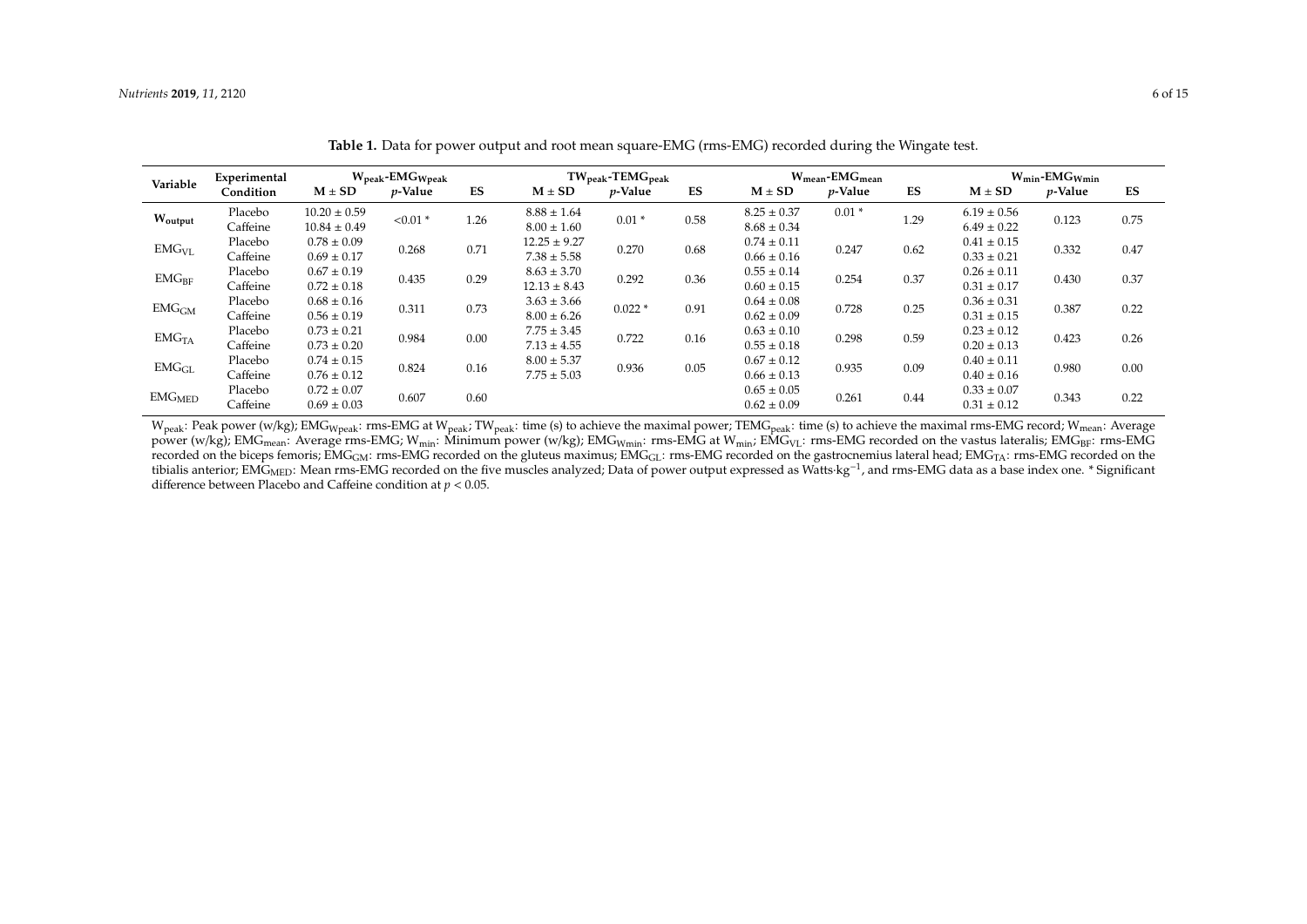| Variable          |          | $Split_{1-5s}$                | $Split_{6-10s}$                | $Split_{11-15s}$              | $Split_{16-20s}$     | $Split_{21-25s}$   | $Split_{26-30s}$              | <i>p</i> -Value<br>Time | <i>p</i> -Value<br>Supplementation | <i>p</i> -Value Time<br>Supplementation |
|-------------------|----------|-------------------------------|--------------------------------|-------------------------------|----------------------|--------------------|-------------------------------|-------------------------|------------------------------------|-----------------------------------------|
| Woutput           | Placebo  | $6.61 \pm 0.89$ <sup>#A</sup> | $9.98 \pm 0.59$ #D *           | $9.63 \pm 0.65$ #H *          | $8.80 \pm 0.64$ #L   | $7.78 \pm 0.36$ #O | $6.68 \pm 0.38$               |                         | $0.006*$                           | 0.696                                   |
|                   | Caffeine | $7.05 \pm 1.11$ <sup>#A</sup> | $10.54 \pm 0.56$ <sup>#D</sup> | $10.19 \pm 0.58$ #H           | $9.18 \pm 0.70^{#L}$ | $8.05 \pm 0.56$ #O | $7.04 \pm 0.34$               | $< 0.001$ <sup>#</sup>  |                                    |                                         |
| EMG <sub>VI</sub> | Placebo  | $0.72 \pm 0.10$               | $0.76 \pm 0.10$                | $0.79 \pm 0.10$               | $0.79 \pm 0.14$ #M   | $0.73 \pm 0.16$    | $0.67 \pm 0.17$               |                         | 0.247                              | 0.985                                   |
|                   | Caffeine | $0.62 \pm 0.19$               | $0.69 \pm 0.15$                | $0.72 \pm 0.19$               | $0.68 \pm 0.16$      | $0.64 \pm 0.20$    | $0.58 \pm 0.20$               | $0.018$ <sup>#</sup>    |                                    |                                         |
| $EMG_{BF}$        | Placebo  | $0.53 \pm 0.14$ #B            | $0.75 \pm 0.10$ #E             | $0.65 \pm 0.16$ <sup>#I</sup> | $0.54 \pm 0.22$ #N   | $0.43 \pm 0.19$    | $0.36 \pm 0.16$ <sup>#P</sup> | $0.002$ #               | 0.250                              | 0.089                                   |
|                   | Caffeine | $0.60 \pm 0.14$               | $0.71 \pm 0.10$                | $0.71 \pm 0.16$ <sup>#1</sup> | $0.64 \pm 0.20$ #N   | $0.52 \pm 0.20$    | $0.46 \pm 0.19$               |                         |                                    |                                         |
| EMG <sub>GM</sub> | Placebo  | $0.73 \pm 0.13$               | $0.63 \pm 0.12$                | $0.65 \pm 0.08$               | $0.65 \pm 0.10$      | $0.59 \pm 0.05$    | $0.57 \pm 0.10$               | 0.094                   | 0.734                              | 0.286                                   |
|                   | Caffeine | $0.63 \pm 0.16$               | $0.59 \pm 0.19$                | $0.61 \pm 0.15$               | $0.66 \pm 0.11$      | $0.66 \pm 0.12$    | $0.56 \pm 0.11$               |                         |                                    |                                         |
| EMG <sub>TA</sub> | Placebo  | $0.61 \pm 0.16$ #B            | $0.75 \pm 0.16$                | $0.76 \pm 0.11$ <sup>#J</sup> | $0.65 \pm 0.14$ #M   | $0.56 \pm 0.11$    | $0.47 \pm 0.08$ <sup>#Q</sup> |                         | 0.298                              | $0.033$ <sup>T</sup>                    |
|                   | Caffeine | $0.57 \pm 0.17$               | $0.70 \pm 0.16$ #F             | $0.59 \pm 0.22$ <sup>#K</sup> | $0.51 \pm 0.20$      | $0.45 \pm 0.22$    | $0.43 \pm 0.24$               | $< 0.001$ <sup>#</sup>  |                                    |                                         |
| EMG <sub>GL</sub> | Placebo  | $0.77 \pm 0.12$ #C            | $0.76 \pm 0.09$ #G             | $0.68 \pm 0.14$               | $0.65 \pm 0.14$      | $0.61 \pm 0.16$    | $0.53 \pm 0.16$               |                         | 0.948                              | 0.592                                   |
|                   | Caffeine | $0.75 \pm 0.11$ <sup>#C</sup> | $0.73 \pm 0.08$                | $0.68 \pm 0.18$               | $0.70 \pm 0.19$ #M   | $0.61 \pm 0.19$    | $0.51 \pm 0.17$               | ${<}0.001$ <sup>#</sup> |                                    |                                         |

**Table 2.** Mean and standard deviations (SD) of power output and rms-EMG data during 6 splits in the Wingate Test.

 $EMG_{VI}$ : rms-EMG recorded on the vastus lateralis; EMG<sub>BF</sub>: rms-EMG recorded on the biceps femoris; EMG<sub>GM</sub>: rms-EMG recorded on the gluteus maximus; EMG<sub>GL</sub>: rms-EMG recorded on the gastrocnemius lateral head; **EMGTA:** rms-EMG recorded on the tibialis anterior; Data of power output expressed as Watts·kg−<sup>1</sup> , and rms-EMG data as a base index one. **#**: Significant differences in factor time at *p* < 0.05. <sup>\*</sup>: Significant difference between Placebo and Caffeine condition at *p* < 0.05. <sup>T</sup>: Significant difference in interaction Time-Supplementation at  $p < 0.05$ . Significance differences between splits: #A: Split<sub>6-10s</sub>, Split<sub>11–15s</sub> and Split<sub>16-20s</sub> versus Split<sub>155s.</sub> #B: Split<sub>6-10s</sub> versus Split<sub>1–5s.</sub> #C: Split<sub>26-30s</sub> versus Split<sub>1–5s.</sub> #D: Split<sub>0–5s</sub>, Split<sub>0</sub>  $\mathrm{Split}_{21\text{-}25s}$  and  $\mathrm{Split}_{5\text{-}30s}$  versus  $\mathrm{Split}_{6\text{-}10s}$ .  $^{\#E}\colon\mathrm{Split}_{21\text{-}25s}$ ,  $\mathrm{Split}_{26\text{-}30s}$  versus  $\mathrm{Split}_{6\text{-}10s}$ .  $^{\#F}\colon\mathrm{Split}_{16\text{-}20s}$ ,  $\mathrm{Split}_{21\text{-}25s}$ ,  $\mathrm{Split}_{21\text{-}25s}$ ,  $\mathrm{Split}_{26\text{-}30s}$  versus  ${\rm Split}_{16-20s}$ ,  ${\rm Split}_{21-25s}$  and  ${\rm Split}_{25-30s}$  versus  ${\rm Split}_{11-15s}$   $\substack{11.5s \text{ odd}}}$ :  ${\rm Split}_{26-30s}$  versus  ${\rm Split}_{11-15s}$   $\substack{39.5s \text{ odd}}}$ .  ${\rm Split}_{21-25s}$ ,  ${\rm Split}_{24-30s}$  versus  ${\rm Split}_{11-15s}$   $\substack{80.5s \text{ odd}}}$ .  ${\rm Split}_{21-25s}$   ${\rm Split}_{16-20s}$ ,  ${\rm Split}_{21-25s}$  and  ${\rm Split}_{25-30s}$  versus  ${\rm Split}_{16-20s}$ .  $^{*M}$  :  ${\rm Split}_{26-30s}$  versus  ${\rm Split}_{16-20s}$ .  $^{*N}$  :  ${\rm Split}_{21-25s}$ ,  ${\rm Split}_{26-30s}$  versus  ${\rm Split}_{16-20s}$ .  $^{*O}$  :  ${\rm Split}_{16-20s}$ ,  ${\rm Split}_{16-20s}$ ,  ${\rm Split}_{25-$ 

<span id="page-6-0"></span> $\text{Split}_{21-25\text{s}}$ .  $^{\text{IP}}$ **:**  $\text{Split}_{10-8}$ ,  $\text{Split}_{11-15\text{s}}$  and  $\text{Split}_{16-20\text{s}}$  versus  $\text{Split}_{26-30\text{s}}$ .  $^{\text{fl}}$   $^{\text{Q}}$ :  $\text{Split}_{10-10\text{s}}$ ,  $\text{Split}_{11-15\text{s}}$ ,  $\text{Split}_{11-25\text{s}}$  versus  $\text{Split}_{26-30\text{s}}$ .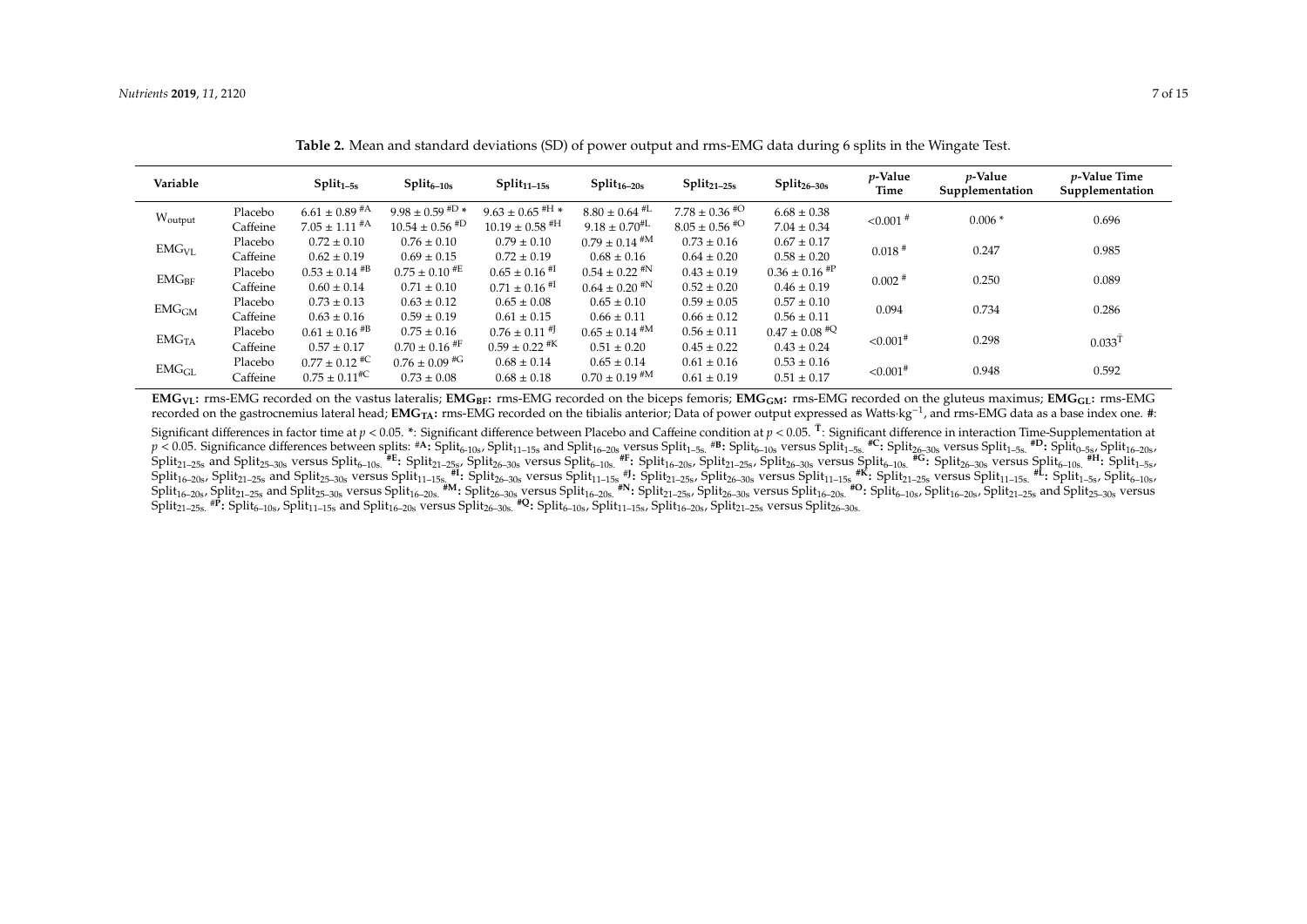#### *3.2. Electromyographic Assessment and Neuromuscular E*ffi*ciency*

In the analysis of rms-EMG, there were no significant differences  $(p > 0.05)$  between supplementation in  $EMG_{Wpeak}$ ,  $EMG_{mean}$  and  $EMG_{Wmin}$  during the Wingate test (see Table [1\)](#page-5-0). Also, we observed a higher TEMG<sub>max</sub> in the gluteus maximus for the caffeine condition (8.00  $\pm$  6.26 versus  $3.63 \pm 3.66$ ;  $p = 0.022$ ; ES = 0.91).

On the other hand, there was a time factor effect in  $EMG_{VL}$ ,  $EMG_{BF}$ ,  $EMG_{TA}$ ,  $EMG_{GL}$  $(p < 0.05)$ , in the placebo and caffeine conditions at different Wingate time splits (see Table [2\)](#page-6-0). There were no significant differences for supplementation conditions or the interaction between factors (supplementation-time) ( $p > 0.05$ ), except for  $EMG<sub>TA</sub>$  (time suplementation:  $p = 0.033$ ).

In the analysis of neuromuscular efficiency there were no significant differences between caffeine and placebo conditions, but a large effect was detected for  $NME_{Wpeak}$  in the vastus lateralis (ES = 1.01) and gluteus maximus ( $ES = 0.89$ ), and NME<sub>Wmean</sub> for vastus lateralis ( $ES = 0.95$ ) and tibialis anterior (ES = 0.83). There was also a moderate effect near large values (i.e.  $\approx$  0.8), in NME<sub>MED</sub> at  $W_{\text{peak}}$  (ES = 0.77), and at  $W_{\text{mean}}$  (ES = 0.74) (see Table [3\)](#page-7-0).

<span id="page-7-0"></span>**Table 3.** Data of neuromuscular efficiency for the different muscles analyzed during the Wingate test.

|                               | Experimental |                   | $NME_{Wpeak}$   |      | $NME_{Wmean}$    |                 |      |  |
|-------------------------------|--------------|-------------------|-----------------|------|------------------|-----------------|------|--|
| Variable                      | Condition    | $M \pm SD$        | <i>p</i> -Value | ES   | $M \pm SD$       | <i>p</i> -Value | ES   |  |
| <b>NME<sub>VI</sub></b>       | Placebo      | $13.29 \pm 1.63$  | 0.115           | 1.01 | $11.34 \pm 1.98$ | 0.105           | 0.95 |  |
|                               | Caffeine     | $16.71 \pm 4.87$  |                 |      | $13.99 \pm 3.71$ |                 |      |  |
| $NME_{BF}$                    | Placebo      | $16.75 \pm 5.87$  |                 |      | $16.19 \pm 5.00$ | 0.678           | 0.17 |  |
|                               | Caffeine     | $16.11 \pm 5.28$  | 0.785           | 0.12 | $15.39 \pm 5.30$ |                 |      |  |
| NME <sub>GM</sub>             | Placebo      | $15.74 \pm 4.01$  |                 |      | $13.14 \pm 1.75$ |                 | 0.61 |  |
|                               | Caffeine     | $22.18 \pm 10.19$ | 0.187           | 0.89 | $14.27 \pm 2.19$ | 0.261           |      |  |
| NME <sub>TA</sub>             | Placebo      | $15.72 \pm 7.59$  |                 |      | $13.43 \pm 3.06$ | 0.181           | 0.83 |  |
|                               | Caffeine     | $15.93 \pm 4.66$  | 0.957           | 0.04 | $18.11 \pm 7.94$ |                 |      |  |
| NME <sub>GL</sub>             | Placebo      | $14.47 \pm 3.77$  |                 |      | $12.76 \pm 2.88$ | 0.556           | 0.31 |  |
|                               | Caffeine     | $14.58 \pm 2.20$  | 0.947           | 0.04 | $13.82 \pm 4.35$ |                 |      |  |
| $\mathrm{NME}_{\mathrm{MED}}$ | Placebo      | $14.35 \pm 1.99$  |                 |      | $12.87 \pm 1.41$ | 0.054           | 0.74 |  |
|                               | Caffeine     | $15.92 \pm 2.34$  | 0.184           | 0.77 | $14.36 \pm 2.71$ |                 |      |  |

NME<sub>Wpeak</sub>: ratio between W<sub>peak</sub> and EMG<sub>Wpeak</sub>; NME<sub>Wmean</sub>: ratio between W<sub>mean</sub> and EMG<sub>Wmean</sub>; NME<sub>VL</sub>: neuromuscular efficiency measured on the vastus lateralis; NME<sub>BF</sub>: neuromuscular efficiency measured on the biceps femoris; NME<sub>GM</sub>: neuromuscular efficiency measured on the gluteus maximus; NME<sub>GL</sub>: neuromuscular efficiency measured on the gastrocnemius lateral head; NME<sub>TA</sub>: neuromuscular efficiency measured on the tibialis anterior; NME<sub>MED</sub>: neuromuscular efficiency measured as the mean values of the five muscles analyzed; \* Significant difference between Placebo and Caffeine condition at *p* < 0.05.

#### *3.3. Blood Lactate*

Blood lactate concentrations increased from rest (placebo  $1.86 \pm 0.55$  mmol·L<sup>-1</sup> versus caffeine 1.53 ± 0.56 mmol⋅L<sup>-1</sup>) to exhaustion after the Wingate test (placebo 11.88 ± 1.55 mmol⋅L<sup>-1</sup> versus caffeine 15.36  $\pm$  1.57 mmol·L<sup>-1</sup>), with significant differences in the placebo ( $p$  < 0.001) and caffeine conditions ( $p < 0.001$ ), but not between conditions ( $p > 0.05$ ) (see Figure [2\)](#page-8-0).

#### *3.4. Neuromuscular Fatigue (CMJ) and Handgrip Strength*

Before the Wingate test, caffeine consumption increased jump height (Placebo versus Caffeine,  $43.1 \pm 3.7$  versus  $45.4 \pm 4.2$  cm;  $p = 0.006$ ), but not CMJ<sub>Wmean</sub> (Placebo versus Caffeine,  $28.8 \pm 3.0$  versus 29.1 ± 4.9 W; *p* > 0.05) or CMJ<sub>Wpeak</sub> (Placebo versus Caffeine, 51.3 ± 3.4 versus 51.6 ± 5.7 W; *p* > 0.05). The analysis of the CMJs performed before and after the Wingate test revealed a significant decrease in jump height,  $CMJ_{Wmean}$  and  $CMJ_{Wpeak}$  after caffeine and placebo ingestion (ANOVA time effect,  $p = 0.001$ ). Although compared to placebo, caffeine promoted a less pronounced decrease in jump height, CMJ<sub>Wmean</sub> and CMJ<sub>Wpeak</sub> (−2.5%, −1.3% and −2.0%, respectively) only jump height showed a difference between conditions (ANOVA effect,  $p = 0.020$ ). In the analysis of handgrip strength, there were no differences detected for supplementation, time or time-supplementation ( $p > 0.05$ ).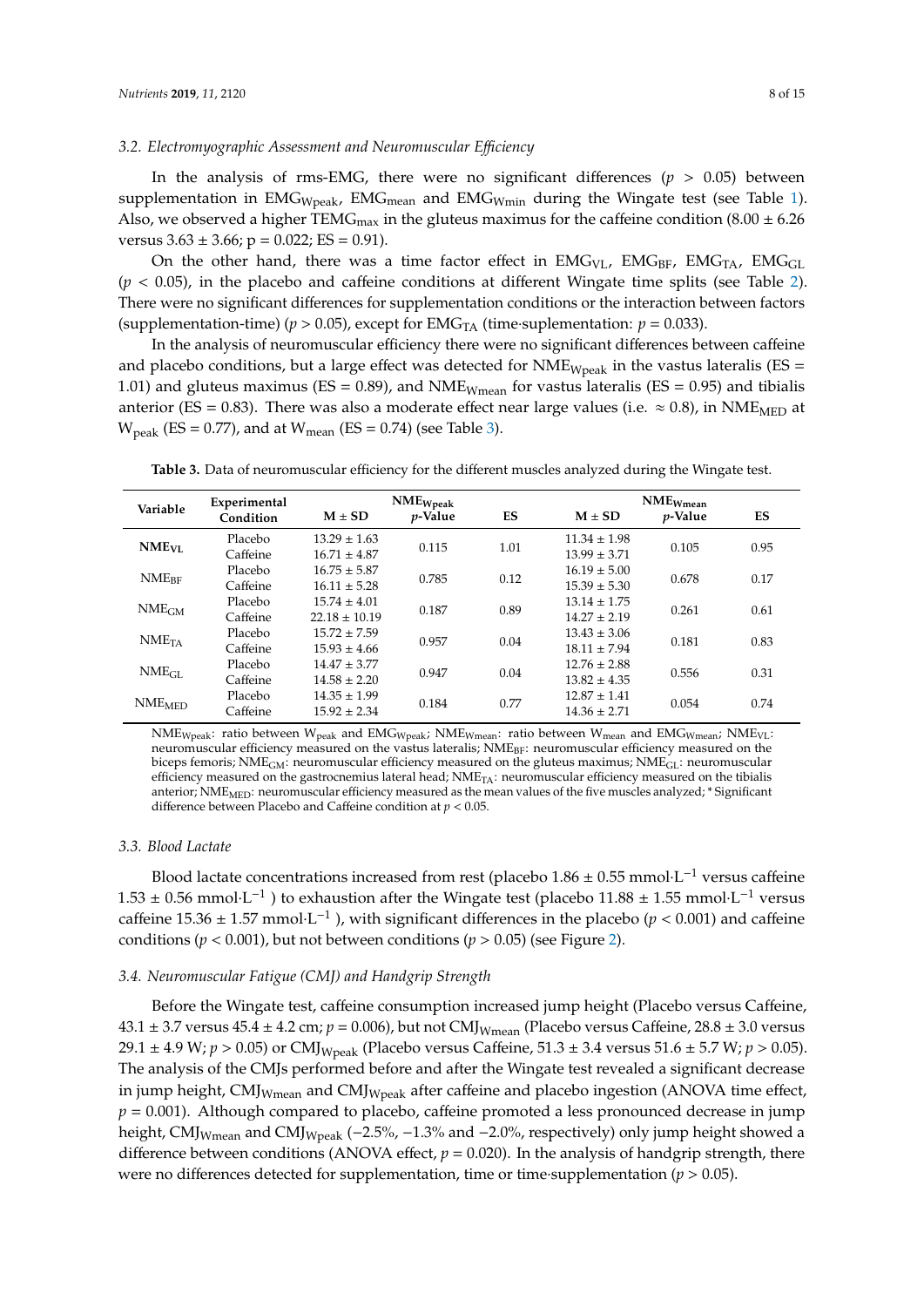<span id="page-8-0"></span>

**Figure 2.** Blood lactate concentrations pre-post Wingate. \* *p* < 0.05, significant differences compared to pre-Wingate values (PRE).

#### **4. Discussion**

Our results show that the ingestion of caffeine in Olympic-level boxers significantly improves anaerobic performance and has a positive effect on neuromuscular efficiency. Caffeine was also found to reduce lower limbs fatigue levels after an anaerobic test. To our knowledge, this is the first study that has examined the effects of caffeine in Olympic-level boxers.

The main findings of the present study were that caffeine supplementation (6 mg·kg<sup>-1</sup>) enhanced W<sub>peak</sub> (6.27%, *p* < 0.01; ES = 1.26) and W<sub>mean</sub> (5.21%; *p* < 0.01; ES = 1,29) and reduced TW<sub>peak</sub> (−9.91%,  $p < 0.01$ ; ES = 0.58) in the Wingate test, improved jump height in the CMJ (+2.4 cm,  $p < 0.01$ ) and showed a large effect on neuromuscular efficiency, improving  $NME_{Wpeak}$  in the vastus lateralis (ES = 1.01) and gluteus maximus ( $ES = 0.89$ ) and NME<sub>Wmean</sub> for the vastus lateralis ( $ES = 0.95$ ) and tibialis anterior (ES = 0.83). Thereby, these results are in accordance with the 21 meta-analysis review conducted by Grgic et al. [\[35\]](#page-12-25), who stated that ingestion of caffeine enhanced a large span of exercise performance variables (e.g., muscle endurance and strength, anaerobic power).

Our results with caffeine ingestion seem to improve the most important physical capacities for elite level boxers [\[36\]](#page-13-0) (e.g., maximal strength and power output, muscle resistance). We observed significant improvements in peak power (6.27%) and mean power (5.21%) in the Wingate test, and in CMJ jump height (5.1%). These findings are consistent with a meta-analysis that have found similar results for peak and mean power [\[12\]](#page-12-2) and power production [\[13\]](#page-12-3). Also, these results are competitively relevant because improvements around 0.6% are enough to make a difference in elite-level sports [\[37](#page-13-1)[,38\]](#page-13-2).

During the Wingate test, boxers in both conditions, generated the highest power during the second split (6–10 seconds) and then power production decreased progressively until the end of the test. In a Wingate test,  $W_{peak}$  is commonly reached during the first 6 seconds of the sprint where free adenosine triphosphate (ATP) and phosphocreatine (PCr) stores are essential energy sources [\[24,](#page-12-14)[39\]](#page-13-3). Accordingly, during the 5–10 seconds of the sprint the critical reduction of PCr pools in the muscle promotes adenosine diphosphate (ADP) accumulation which causes the end of the exercise [\[40\]](#page-13-4). Given the physiological characteristic of boxing, the delayed time to reach W<sub>peak</sub> in elite boxers may be explained by an increased capacity to store PCr in their muscles. Further, the caffeine condition showed a higher mean power output in all the splits (differences in splits ranged from +0.27 to +0.56 W·kg<sup>-1</sup>). These data support the conclusion reached in two caffeine meta-analyses [\[12](#page-12-2)[,13\]](#page-12-3) where the ergogenic effect of this supplement was attributed to the capacity to improve the production of power by skeletal muscle.

Another main result observed in the present study is the higher neuromuscular efficiency (NME) measured by superficial EMG during the Wingate test in the caffeine condition. To our knowledge, this is the first attempt to asses this question in Olympic level boxers. Mean EMG recordings were similar between both conditions ( $p > 0.05$ ). However, as we described before, the caffeine condition showed a significantly improved power released (i.e., peak power (+0.64 W·kg<sup>-1</sup>) and time to achieve peak power (–0.88 seconds), and mean power (+0.43 W·kg<sup>-1</sup>)), so the boxers in the caffeine condition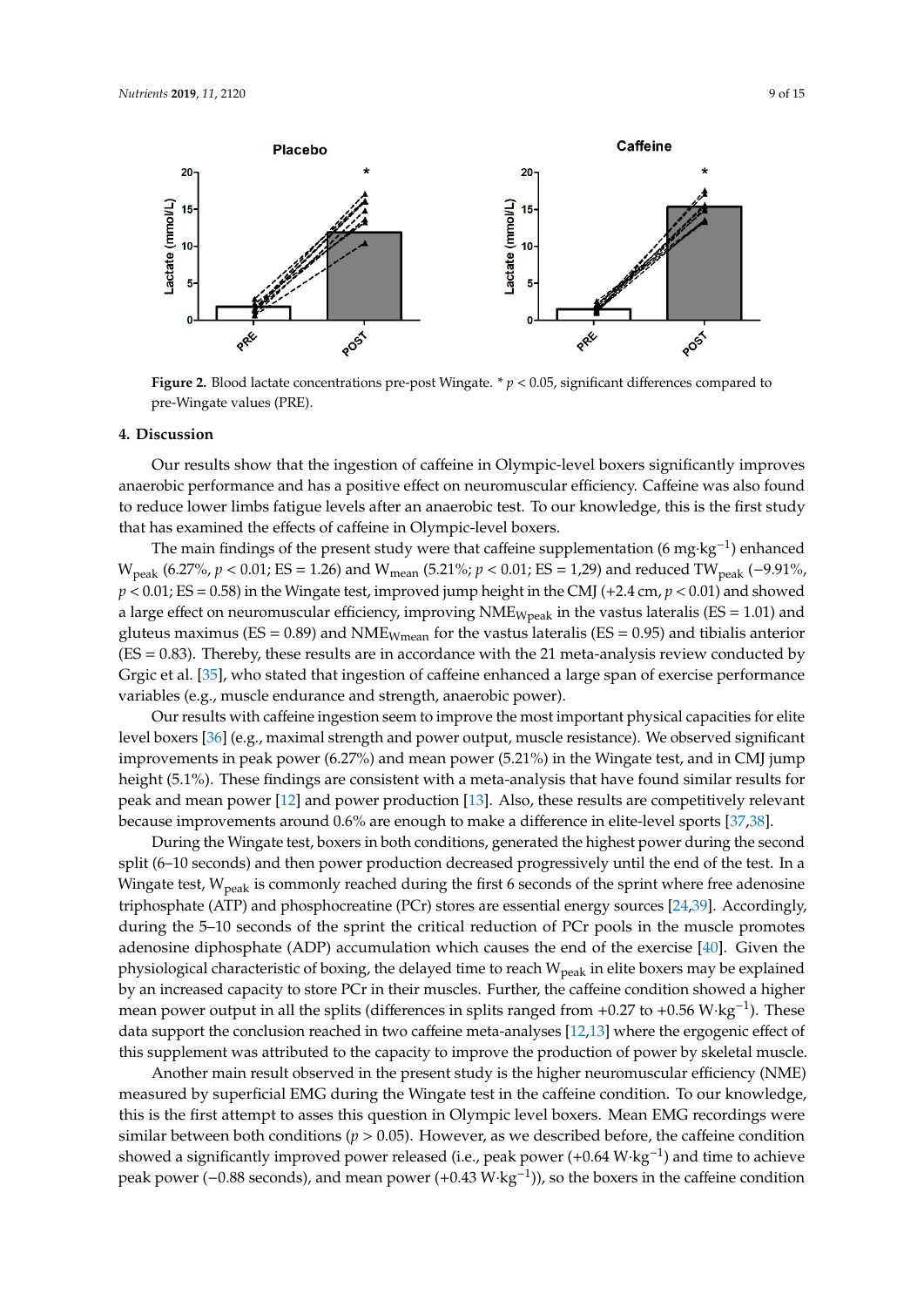developed higher power with the same muscle activation (i.e., greater NME). Moreover, we observed a moderate effect near to large values (i.e.,  $ES > 0.8$ ) for the five muscles measured together NME<sub>MED</sub> peak ( $ES = 0.77$ ) and mean ( $ES = 0.74$ ), and large effect for neuromuscular efficiency ( $ES > 0.80$ ) for some muscles (i.e., vastus lateralis, gluteus maximus, tibialis anterior). This improved neuromuscular efficiency may be due to the caffeine-enhanced intra- and inter-muscle coordination [\[41\]](#page-13-5). Moreover, the vastus lateralis and the gluteus maximum are two of the main muscles involved in pedaling, mostly in the down-stroke phase [\[42\]](#page-13-6). Further, in vitro findings observed the increase in calcium release from the sarcoplasmic reticulum after an action potential that could explain these ergogenic effects [\[43\]](#page-13-7). In parallel, the significantly longer time (>4 seconds) to achieve EMG peak in the gluteus maximum  $(TEMG<sub>peak GM</sub>)$  in the caffeine condition, also supports this improved neuromuscular efficiency. Then, during the Wingate test, we observed a greater mean power released in the caffeine condition in each 5 seconds split, with global maintained fiber recruitment (even with a tendency towards lower muscle activation), and with a delay to achieve peak muscle activity in one of the most important muscles in cycling, the gluteus maximum. Therefore, it seems that the higher power production and delayed muscle activity of the gluteus maximum caused by caffeine consumption, facilitated an increased time to produce higher power output (>4 seconds) at the beginning of the test. Also, the higher NME of the tibialis anterior, overall an important up-stroke muscle during the Wingate test, may help to produce this higher power output in the caffeine condition. But further, the  $NME<sub>MED</sub>$  of the five muscles contribute to maintain this greater power production during the 30 seconds of the Wingate test with the same muscle recruitment, resulting in better neuromuscular efficiency. This improved duration during high-power actions was observed by Coswig et al. [\[44\]](#page-13-8) after caffeine supplementation, ten Judo athletes increased the duration of high-intensity actions and decreased the rest duration during simulated boxing matches. However, Greer, Morales, and Coles [\[45\]](#page-13-9) studied the effects of caffeine ingestion on Wingate performance and surface EMG in eighteen active males. They observed no differences in neuromuscular efficiency (i.e., same power output and EMG amplitude between conditions). This lack of ergogenic effect may be explained because it could be exclusive to athletes with high levels of performance, as there are other studies with poorly trained subjects where there have been no significant differences between caffeine and placebo conditions [\[46–](#page-13-10)[49\]](#page-13-11). More deeply, MacIntosh et al. [\[50\]](#page-13-12) and Lucia et al. [\[27\]](#page-12-17) studied this neuromuscular efficiency in cycle ergometry with active healthy subjects and professional elite cyclists, respectively. Both showed that at high power outputs (i.e. ≈ 400 W), higher pedaling cadence produced lower rms-EMG amplitude, and then lower motor unit activation. In the present study, the cycle ergometer was set with the same fixed load for each boxer in both conditions. In the caffeine condition, they produce higher power output with these fixed loads, so caffeine permits a higher pedaling cadence to produce this increased power. Then, this higher cadence may in part explain the better neuromuscular efficiency observed in these elite boxers.

On the other hand, there was a significant EMG fatigue effect in the placebo and caffeine conditions at different Wingate time splits (ANOVA time effect:  $EMG_{VL}$ ,  $EMG_{BF}$ ,  $EMG_{TA}$ ,  $EMG_{GL}$ ,  $p < 0.05$ ; EMG<sub>GM</sub>  $p = 0.094$ ). The data revealed in the five muscles mean EMG differences of  $-13.9\% \pm 7.0\%$ (range −4% to −24%) from the first Wingate split (0–5 seconds) to the last (26–30 seconds). The rms-EMG used in the present study is an accurate measure of the EMG amplitude and is highly correlated with the number of active motor units (fiber recruitment) [\[26](#page-12-16)[,27\]](#page-12-17). Then, fiber recruitment decreased progressively during the Wingate test influenced by higher fatigue levels. The same behavior was described in the Wingate test by Greer, Morales, and Coles [\[45\]](#page-13-9). They measured vastus lateralis and gastrocnemius muscles and observed a significantly decreased EMG amplitude during the 30-seconds all-out test, with no differences between caffeine and placebo conditions. In combat sports, Cortez et al. [\[51\]](#page-13-13) observed the same fatigue effect at the level of the rectus femoris in a dollyo chagi kick (i.e., Taekwondo technique), before and after a strenuous task, and observed that caffeine supplementation reduced this fatigue effect compared to the intake of placebo ( $\approx$  -5% Caffeine versus ≈ −20% Placebo).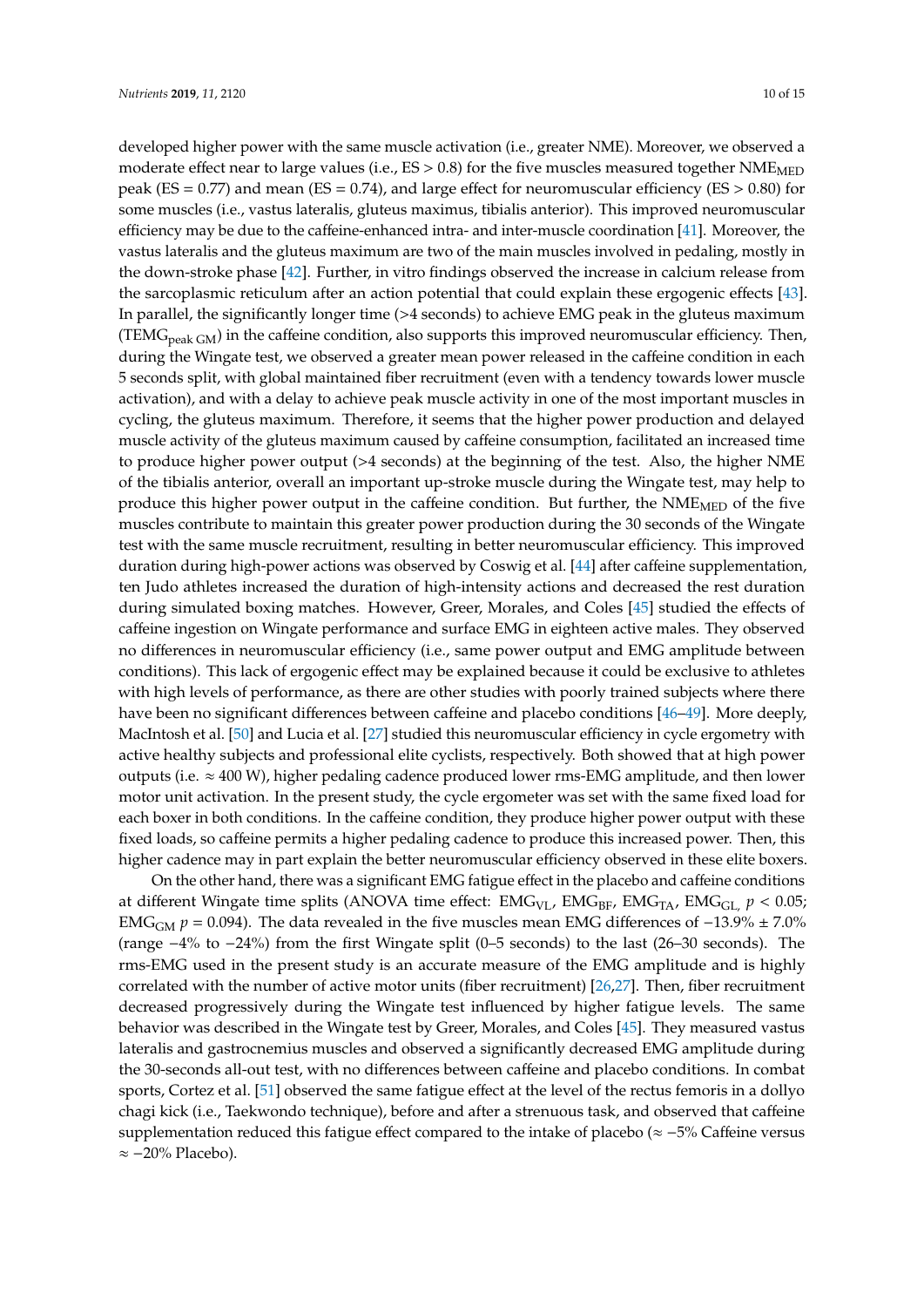Caffeine has shown to be effective at improving reaction speed (i.e., reducing the execution time of the bandal tchagui kick) [\[52\]](#page-13-14), or reaction time in response to a visual stimulus [\[53\]](#page-13-15), in combat sports. Although, the reaction speed of the upper extremities has not been measured, the shorter time to reach the achieve peak power during the Wingate test  $(\sim 10\%)$  seems to support this ergogenic effect of caffeine in boxers. This effect of caffeine intake on reaction speed could be mediated by increased neurotransmitter delivery, enhancing motor neuron transmission [\[54](#page-13-16)[–56\]](#page-13-17), and by increased activity of the sodium-potassium pump, improving the sarcoplasmic availability of calcium [\[55\]](#page-13-18).

In the present study, caffeine consumption enhanced neuromuscular performance and diminished neuromuscular fatigue, measured with the countermovement jump test, by significantly increasing vertical jump height (+2.3 cm) and attenuating the decrease in vertical jump height after the Wingate test (−2.5%) respectively, and compared to placebo. Fatigue is a very important variable in combat sports such as Olympic boxing, as the competitions include multiple fights on consecutive days, and then the maintenance of power levels between fights is considered a valuable performance variable [\[20\]](#page-12-10). Our results agree with those of Cortez et al. [\[51\]](#page-13-13), who observed higher neuromuscular performance and lower levels of fatigue in a dollyo chagi kick (i.e., Taeckwondo technique) in taekwondo athletes supplemented with caffeine, before and after a strenuous task compared to placebo intake.

Our data showed that an anaerobic effort such as a Wingate Test results in a significant increase in blood lactate concentrations in both conditions (time factor for both placebo and caffeine), but not between conditions ( $p > 0.05$ ). These findings are in agreement with other data published in well-trained men [\[57\]](#page-13-19), Judo athletes [\[58\]](#page-13-20), and male wrestlers [\[20\]](#page-12-10). However, although we did not find significant differences between conditions, we detected higher lactate concentrations for caffeine supplementation versus placebo. This large amount of lactate production in the caffeine condition may be explained by the observed better Wingate performance, that may reflect a higher glycolysis utilization [\[12\]](#page-12-2). Other authors [\[59,](#page-14-0)[60\]](#page-14-1) observed significantly augmented blood lactate concentrations in taekwondo and Jiu-Jitsu athletes following caffeine supplementation. As before, this effect could be explained by the higher energy expenditures related to increased glycolysis utilization with a greater recruitment of type II motor units [\[61\]](#page-14-2) (i.e., highly dependent on glycolytic metabolism [\[62,](#page-14-3)[63\]](#page-14-4)), and by a reduced effect of adenosine on phosphofructokinase inhibition [\[43\]](#page-13-7).

In comparison to the placebo condition, no differences were noted in the isometric handgrip strength (IHS) with caffeine ingestion (−1.34% versus −0.54%). Our results are similar to previous data with highly resistant training males [\[64\]](#page-14-5) that reported no differences with caffeine ingestion versus placebo conditions in IHS (1.88%) after a neuromuscular test battery. However, other studies have found improvements in handgrip force after caffeine supplementation [\[9](#page-11-6)[,60](#page-14-1)[,65](#page-14-6)[,66\]](#page-14-7). The lack of significant effect of caffeine consumption on isometric strength and the discrepancy observed in the literature may indicate that this ergogenic aid is more effective on dynamic (eccentric and concentric) compared to static (isometric) muscular performance. Moreover, it should take into account that caffeine ingestion stimulates a higher increase in lower body compared to upper body strength performance [\[67\]](#page-14-8). Handgrip is not a specific action for boxing athletes and may not be the most appropriate test for them. In fact, we can speculate that another explanation of this result may reside on the differences in muscle recruitment and contraction between the handgrip strength test and how boxers train their hands. While the handgrip strength test required maximal strength of the flexor muscle of the hand, in boxing, other muscles of the forearm are implicated and maximal contraction may not be required. Another explanation may be that the great endurance-strength of these Olympic-level boxers could overcome the fatigue effect of one Wingate test (i.e., focused overall on lower limbs performance). In future studies it should be recommended to determine the ergogenic effects of caffeine on both upper and lower limbs, by subjecting the boxers to several bouts of a specific test that includes the four extremities. In this sense, Negaresh et al. [\[68\]](#page-14-9), observed during a simulated wrestling tournament that an individualized caffeine supplementation protocol should be implemented when physical performance is expected to be reduced (i.e., usually during the latter combat rounds).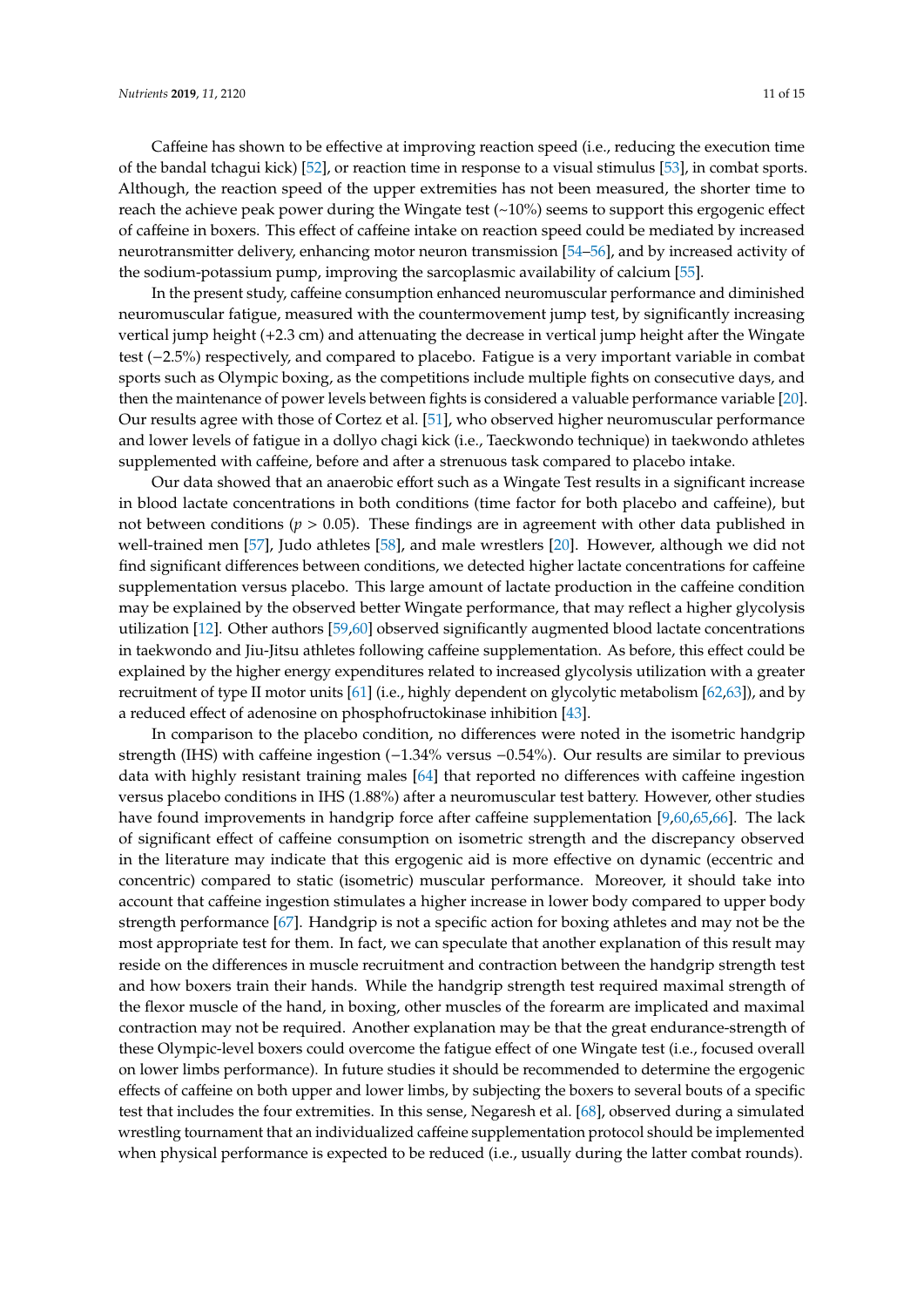#### *Limitations*

Due to the high quality of the sample, its number is limited and could have masked some of the known ergogenic effects of caffeine. Moreover, all the enrolled subjects were male. Lastly, blood samples extraction would help to monitor caffeine presence in plasma in both trials (caffeine and placebo), a procedure that cannot be performed in the present cohort of elite boxers. Future studies using a bigger sample with mixed-gender or female population and blood samples are warranted.

# **5. Conclusions**

The present study has demonstrated that caffeine supplementation (6 mg·kg<sup>-1</sup>) improves anaerobic performance (i.e., Wingate and CMJ) with a similar electromyographic activity and fatigue levels of lower limbs (i.e., Wingate and CMJ) and enhanced neuromuscular efficiency in some muscles (i.e., vastus lateralis, gluteus maximus and tibialis anterior) in Olympic-level boxers. Further, caffeine consumption enhances reaction speed (i.e., a higher peak power with a lower time to achieve peak power).

Future research should focus on the ergogenic effects of caffeine after repeated bouts of a specific simulated boxing combat test on both the upper and lower extremities and should also address cognitive fatigue.

**Author Contributions:** P.J. and R.D. conceived and designed the experiments; P.J. and R.D. recruited the subjects and realized the informative session before the starting of the study; P.V.-H. elaborated the supplements, ensured the randomization and he checked that subjects have followed the diet guidelines; A.F.S.J., A.L.-S., P.J., P.L.V., J.R., A.P.-L. and R.D. performed the experiment; A.F.S.J., A.L.-S., P.L.V., J.R. and A.P.-L. extracted the data; A.L.-S., P.V.-H., A.P.-L. and R.D. conducted the statistical analysis; A.S.J.F. and R.D. elaborated tables; A.L.-S. and R.D. elaborated figures; A.F.S.J., A.L.-S. and A.P.-L. wrote the original draft of the manuscript; A.F.S.J., A.L.-S., P.J., P.L.V., J.R., P.V.-H., A.P.-L. and R.D. revised the manuscripts; A.F.S.J., A.L.-S., P.J., P.L.V., J.R., P.V.-H., A.P.-L. and R.D. approved the final version of the manuscript.

**Funding:** This research was funded by Fundación Universidad Alfonso X el Sabio and Banco Santander.

**Acknowledgments:** The authors would like to thank the Spanish Boxing Federation and, especially, the Spanish National Coach Rafael Lozano, and Teresa, who allowed the group of elite athletes to attend the sessions, ensuring compliance with all dietary and rest considerations required for participation in the study. We also, want to thank Fernando Mata (NutriScience) for his help during the design and conceptualization of the study.

**Conflicts of Interest:** The authors declare no conflict of interest.

#### **References**

- <span id="page-11-0"></span>1. Maughan, R.J.; Burke, L.M.; Dvorák, J.; Larson-Meyer, D.E.; Peeling, P.; Phillips, S.M.; Rawson, E.S.; Walsh, N.P.; Garthe, I.; Geyer, H.; et al. IOC Consensus Statement: Dietary Supplements and the High-Performance Athlete. *Int. J. Sport Nutr. Exerc. Metab.* **2018**, *28*, 104–125. [\[CrossRef\]](http://dx.doi.org/10.1123/ijsnem.2018-0020)
- <span id="page-11-1"></span>2. Peeling, P.; Binnie, M.J.; Goods, P.S.; Sim, M.; Burke, L.M. Evidence-Based Supplements for the Enhancement of Athletic Performance. *Int. J. Sport Nutr. Exerc. Metab.* **2018**, *28*, 178–187. [\[CrossRef\]](http://dx.doi.org/10.1123/ijsnem.2017-0343)
- <span id="page-11-2"></span>3. Australian Institute of Sport. ABCD Classification System. Available online: http://[www.ausport.gov.au](http://www.ausport.gov.au/ais/nutrition/supplements/classification)/ais/ nutrition/[supplements](http://www.ausport.gov.au/ais/nutrition/supplements/classification)/classification (accessed on 9 March 2018).
- <span id="page-11-3"></span>4. Graham, T. Caffeine and exercise: Metabolism, endurance and performance. *Sports Med.* **2001**, *31*, 785–807. [\[CrossRef\]](http://dx.doi.org/10.2165/00007256-200131110-00002)
- 5. Einother, S.J.L.; Giesbrecht, T. Caffeine as an attention enhancer: Reviewing existing assumptions. *Psychopharmacology* **2013**, *225*, 251–274. [\[CrossRef\]](http://dx.doi.org/10.1007/s00213-012-2917-4)
- <span id="page-11-4"></span>6. McLellan, T.M.; Caldwell, J.A.; Lieberman, H.R. A review of caffeine's effects on cognitive, physical and occupational performance. *Neurosci. Biobehav. Rev.* **2016**, *71*, 294–312. [\[CrossRef\]](http://dx.doi.org/10.1016/j.neubiorev.2016.09.001)
- <span id="page-11-5"></span>7. Williams, J.H. Caffeine, neuromuscular function and high-intensity exercise performance. *J. Sports Med. Phys. Fit.* **1991**, *31*, 481–489.
- 8. Magkos, F.; Kavouras, S.A. Caffeine Use in Sports, Pharmacokinetics in Man, and Cellular Mechanisms of Action. *Crit. Rev. Food Sci. Nutr.* **2005**, *45*, 535–562. [\[CrossRef\]](http://dx.doi.org/10.1080/1040-830491379245)
- <span id="page-11-6"></span>9. Cornish, R.S.; Bolam, K.A.; Skiner, T.L. Effect of Caffeine on Exercise Capacity and Function in Prostate Cancer Survivors. *Med. Sci. Sports Exerc.* **2015**, *47*, 468–475. [\[CrossRef\]](http://dx.doi.org/10.1249/MSS.0000000000000429)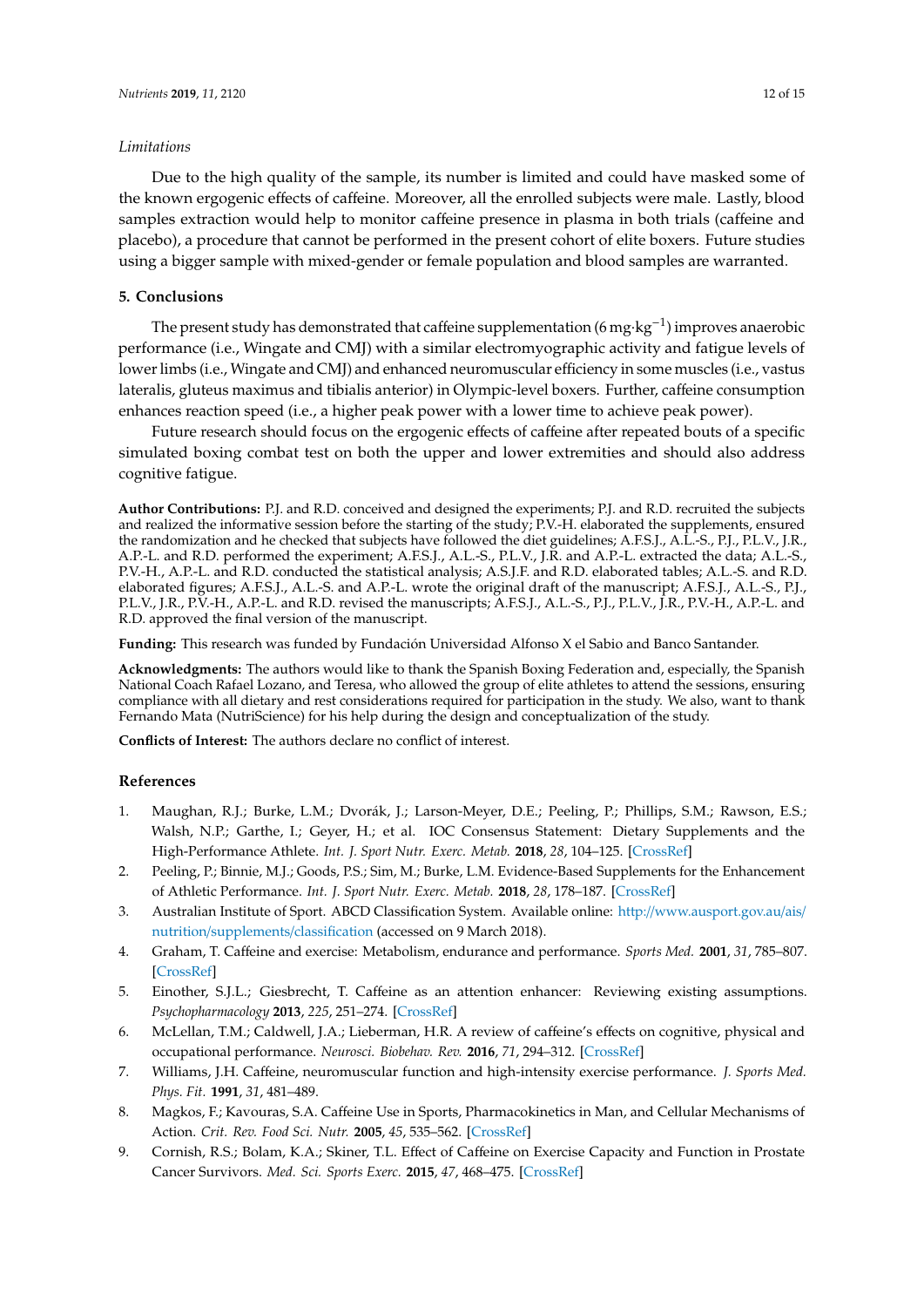- <span id="page-12-0"></span>10. Dean, S.; Braakhuis, A.; Paton, C. The effects of ECG on fat oxidation and endurance performance in male cyclists. *Int. J. Sport Nutr. Exerc. Metab.* **2009**, *19*, 624–644. [\[CrossRef\]](http://dx.doi.org/10.1123/ijsnem.19.6.624)
- <span id="page-12-1"></span>11. Spriet, L.L. Exercise and Sport Performance with Low Doses of Caffeine. *Sports Med.* **2014**, *44*, 175–184. [\[CrossRef\]](http://dx.doi.org/10.1007/s40279-014-0257-8)
- <span id="page-12-2"></span>12. Grgic, J. Caffeine ingestion enhances Wingate performance: A meta-analysis. *Eur. J. Sport Sci.* **2018**, *18*, 219–225. [\[CrossRef\]](http://dx.doi.org/10.1080/17461391.2017.1394371)
- <span id="page-12-3"></span>13. Grgic, J.; Trexler, E.T.; Lazinica, B.; Pedisic, Z. Effects of caffeine intake on muscle strength and power: A systematic review and meta-analysis. *J. Int. Soc. Sports Nutr.* **2018**, *15*, 11. [\[CrossRef\]](http://dx.doi.org/10.1186/s12970-018-0216-0)
- <span id="page-12-4"></span>14. Mata-Ordoñez, F.; Sanchez-Oliver, A.; Domínguez, R. Importancia de la nutrición en las estrategias de pérdida de pérdida de peso en deportes de combate. *J. Sport Health Res.* **2018**, *10*, 1–12.
- <span id="page-12-5"></span>15. Campos, F.A.; Bertuzzi, R.; Dourado, A.C.; Santos, V.G.F.; Franchini, E. Energy demands in taekwondo athletes during combat simulation. *Eur. J. Appl. Physiol.* **2012**, *112*, 1221–1228. [\[CrossRef\]](http://dx.doi.org/10.1007/s00421-011-2071-4)
- <span id="page-12-6"></span>16. Bridge, C.A.; Santos, J.F.D.S.; Chaabene, H.; Pieter, W.; Franchini, E. Physical and Physiological Profiles of Taekwondo Athletes. *Sports Med.* **2014**, *44*, 713–733. [\[CrossRef\]](http://dx.doi.org/10.1007/s40279-014-0159-9)
- <span id="page-12-7"></span>17. Franchini, E.; Artioli, G.G.; Brito, C.J. Judo combat: Time-motion analysis and physiology. *Int. J. Perform. Anal. Sport* **2013**, *13*, 624–641. [\[CrossRef\]](http://dx.doi.org/10.1080/24748668.2013.11868676)
- <span id="page-12-8"></span>18. García-Pallarés, J.; López-Gullón, J.M.; Muriel, X.; Diaz, A.; Izquierdo, M. Physical fitness factors to predict male Olympic wrestling performance. *Eur. J. Appl. Physiol.* **2011**, *111*, 1747–1758. [\[CrossRef\]](http://dx.doi.org/10.1007/s00421-010-1809-8)
- <span id="page-12-9"></span>19. Ratamess, N. Strength and Conditioning for Grappling Sports. *Strength Cond. J.* **2011**, *33*, 18–24. [\[CrossRef\]](http://dx.doi.org/10.1519/SSC.0b013e31823732c5)
- <span id="page-12-10"></span>20. Aedma, M.; Timpmann, S.; Ööpik, V. Effect of Caffeine on Upper-Body Anaerobic Performance in Wrestlers in Simulated Competition-Day Conditions. *Int. J. Sport Nutr. Exerc. Metab.* **2013**, *23*, 601–609. [\[CrossRef\]](http://dx.doi.org/10.1123/ijsnem.23.6.601)
- <span id="page-12-11"></span>21. Drust, B.; Waterhouse, J.; Atkinson, G.; Edwards, B.; Reilly, T. Circadian Rhythms in Sports Performance—An Update. *Chrono-Int.* **2005**, *22*, 21–44. [\[CrossRef\]](http://dx.doi.org/10.1081/CBI-200041039)
- <span id="page-12-12"></span>22. Lozano Estevan, M.C.; Martínez, R.C. *Manual de Tecnología Farmacéutica*; Lozano, M.C., Córdoba, D., Córdoba, M., Eds.; Elsevier: Barcelona, Spain, 2012; Chapter 5; pp. 343–353.
- <span id="page-12-13"></span>23. Harland, B.F. Caffeine and nutrition. *Nutrition* **2000**, *16*, 522–526. [\[CrossRef\]](http://dx.doi.org/10.1016/S0899-9007(00)00369-5)
- <span id="page-12-14"></span>24. Bar-Or, O. The Wingate anaerobic test. An update on methodology, reliability and validity. *Sports Med.* **1987**, *4*, 381–394. [\[CrossRef\]](http://dx.doi.org/10.2165/00007256-198704060-00001)
- <span id="page-12-15"></span>25. SENIAM project (Surface ElectroMyoGraphy for the Non-Invasive Assessment of Muscles). Available online: http://[www.seniam.org](http://www.seniam.org/)/ (accessed on 1 March 2018).
- <span id="page-12-16"></span>26. Moritani, T.; Muro, M. Motor unit activity and surface electromyogram power spectrum during increasing force of contraction. *Eur. J. Appl. Physiol. Occup. Physiol.* **1987**, *56*, 260–265. [\[CrossRef\]](http://dx.doi.org/10.1007/BF00690890)
- <span id="page-12-17"></span>27. Lucia, A.; San Juan, A.F.; Montilla, M.; CaNete, S.; Santalla, A.; Earnest, C.; Pérez, M. In professional road cyclists, low pedaling cadences are less efficient. *Med. Sci. Sports Exerc.* **2004**, *36*, 1048–1054. [\[CrossRef\]](http://dx.doi.org/10.1249/01.MSS.0000128249.10305.8A)
- <span id="page-12-18"></span>28. Hug, F.; Dorel, S. Electromyographic analysis of pedaling: A review. *J. Electromyogr. Kinesiol.* **2009**, *19*, 182–198. [\[CrossRef\]](http://dx.doi.org/10.1016/j.jelekin.2007.10.010)
- <span id="page-12-19"></span>29. Gorostiaga, E.M.; Asiain, X.; Izquierdo, M.; Postigo, A.; Aguado, R.; Alonso, J.M.; Ibáñez, J. Vertical Jump Performance and Blood Ammonia and Lactate Levels During Typical Training Sessions in Elite 400-m Runners. *J. Strength Cond. Res.* **2010**, *24*, 1138–1149. [\[CrossRef\]](http://dx.doi.org/10.1519/JSC.0b013e3181cf769f)
- <span id="page-12-20"></span>30. Sánchez-Medina, L.; González-Badillo, J.J. Velocity Loss as an indicator of neuromuscular fatigue during resistance training. *Med. Sci. Sports Exerc.* **2011**, *43*, 1725–1734. [\[CrossRef\]](http://dx.doi.org/10.1249/MSS.0b013e318213f880)
- <span id="page-12-21"></span>31. López-Samanes, Á.; Moreno-Pérez, D.; Maté-Muñoz, J.L.; Domínguez, R.; Pallarés, J.G.; Mora-Rodriguez, R.; Ortega, J.F. Circadian rhythm effect on physical tennis performance in trained male players. *J. Sports Sci.* **2017**, *35*, 2121–2128. [\[CrossRef\]](http://dx.doi.org/10.1080/02640414.2016.1258481)
- <span id="page-12-22"></span>32. Lakens, D. Calculating and reporting effect sizes to facilitate cumulative science: A practical primer for t-tests and ANOVAs. *Front. Psychol.* **2013**, *4*, 863. [\[CrossRef\]](http://dx.doi.org/10.3389/fpsyg.2013.00863)
- <span id="page-12-23"></span>33. Cohen, J. *Statistical Power Analysis for the Behavioral Sciences*, 2nd ed.; Routledge, Lawrence Erlbaum Associates Publisher: New York, NY, USA, 1988.
- <span id="page-12-24"></span>34. Ferguson, C.J. An effect size primer: A guide for clinicians and researchers. *Prof. Psychol. Res. Pract.* **2009**, *40*, 532–538. [\[CrossRef\]](http://dx.doi.org/10.1037/a0015808)
- <span id="page-12-25"></span>35. Grgic, J.; Grgic, I.; Pickering, C.; Schoenfeld, B.J.; Bishop, D.J.; Pedisic, Z. Wake up and smell the coffee: Caffeine supplementation and exercise performance—An umbrella review of 21 published meta-analyses. *Br. J. Sports Med.* **2019**. bjsports-2018. [\[CrossRef\]](http://dx.doi.org/10.3389/fpsyg.2013.00863)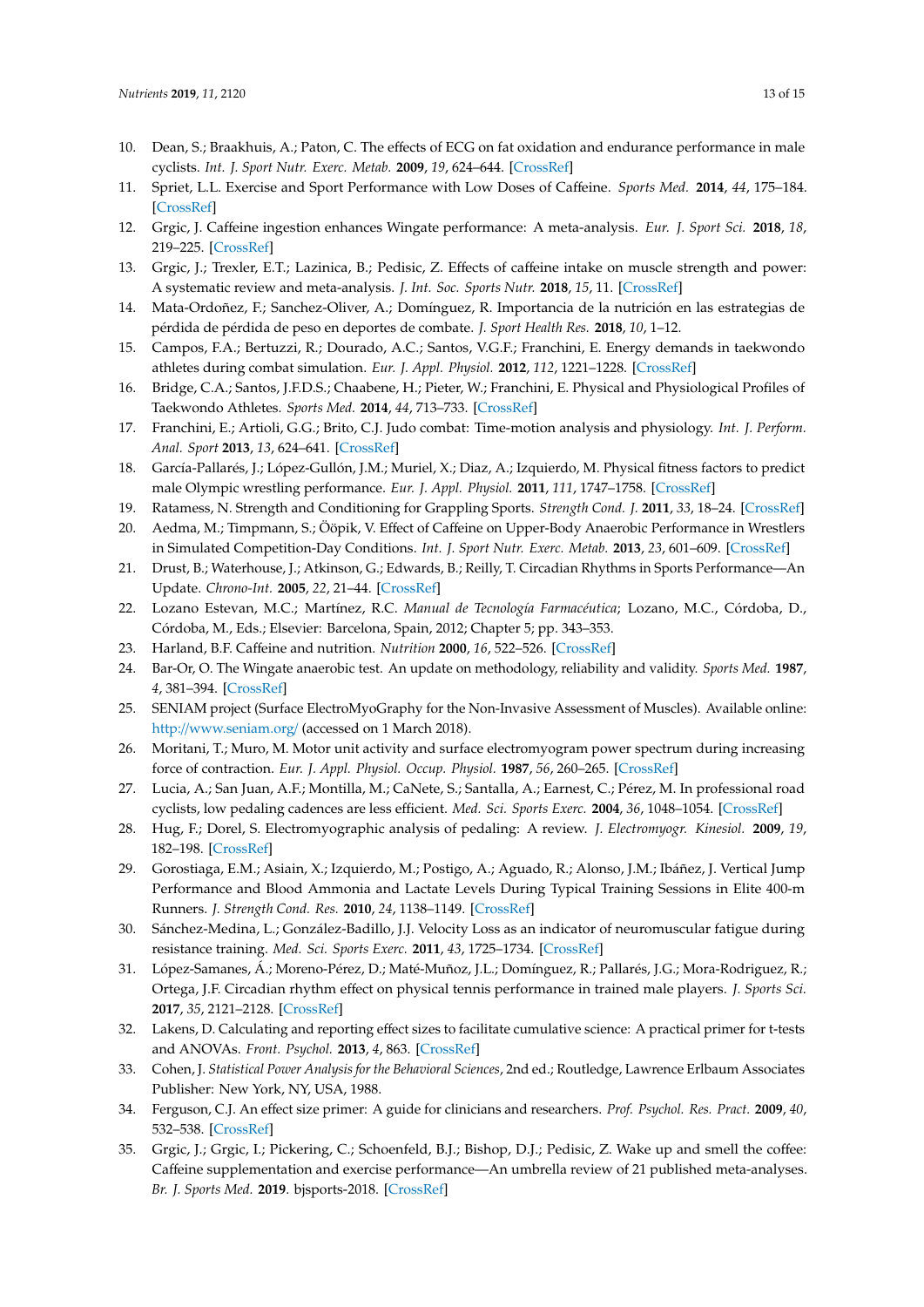- <span id="page-13-0"></span>36. López-González, L.M.; Sánchez-Oliver, A.J.; Mata, F.; Jodra, P.; Antonio, J.; Domínguez, R. Acute caffeine supplementation in combat sports: A systematic review. *J. Int. Soc. Sports Nutr.* **2018**, *15*, 60. [\[CrossRef\]](http://dx.doi.org/10.1186/s12970-018-0267-2)
- <span id="page-13-1"></span>37. Paton, C.D.; Hopkins, W.G. Variation in performance of elite cyclists from race to race. *Eur. J. Sport Sci.* **2006**, *6*, 25–31. [\[CrossRef\]](http://dx.doi.org/10.1080/17461390500422796)
- <span id="page-13-2"></span>38. Domínguez, R.; Maté-Muñoz, J.L.; Cuenca, E.; García-Fernández, P.; Mata-Ordoñez, F.; Lozano-Estevan, M.C.; Veiga-Herreros, P.; Da Silva, S.F.; Garnacho-Castaño, M.V. Effects of beetroot juice supplementation on intermittent high-intensity exercise efforts. *J. Int. Soc. Sports Nutr.* **2018**, *15*, 2. [\[CrossRef\]](http://dx.doi.org/10.1186/s12970-017-0204-9)
- <span id="page-13-3"></span>39. Gaitanos, G.C.; Williams, C.; Boobis, L.H.; Brooks, S. Human muscle metabolism during intermittent maximal exercise. *J. Appl. Physiol.* **1993**, *75*, 712–719. [\[CrossRef\]](http://dx.doi.org/10.1152/jappl.1993.75.2.712)
- <span id="page-13-4"></span>40. Parolin, M.L.; Chesley, A.; Matsos, M.P.; Spriet, L.L.; Jones, N.L.; Heigenhauser, G.J.F. Regulation of skeletal muscle glycogen phosphorylase and PDH during maximal intermittent exercise. *Am. J. Physiol. Metab.* **1999**, *277*, E890–E990. [\[CrossRef\]](http://dx.doi.org/10.1152/ajpendo.1999.277.5.E890)
- <span id="page-13-5"></span>41. Del Coso, J.; Salinero, J.J.; González-Millán, C.; Abian-Vicen, J.; Pérez-González, B. Dose response effects of a caffeine-containing energy drink on muscle performance: A repeated measures design. *J. Int. Soc. Sports Nutr.* **2012**, *9*, 21. [\[CrossRef\]](http://dx.doi.org/10.1186/1550-2783-9-21)
- <span id="page-13-6"></span>42. Faina, I.E. Energy expenditure, aerodynamics and medical problems in cycling: An update. *Sports Med.* **1992**, *14*, 43–63.
- <span id="page-13-7"></span>43. Simmonds, M.J.; Minahan, C.L.; Sabapathy, S. Caffeine improves supramaximal cycling but not the rate of anaerobic energy release. *Eur. J. Appl. Physiol.* **2010**, *109*, 287–295. [\[CrossRef\]](http://dx.doi.org/10.1007/s00421-009-1351-8)
- <span id="page-13-8"></span>44. Coswig, V.S.; Gentil, P.; Irigon, F.; Del Vecchio, F.B. Caffeine ingestion changes time-motion and technical-tactical aspects in simulated boxing matches: A randomized double-blind PLA-controlled crossover study. *Eur. J. Sport Sci.* **2018**, *18*, 975–983. [\[CrossRef\]](http://dx.doi.org/10.1080/17461391.2018.1465599)
- <span id="page-13-9"></span>45. Greer, F.; Morales, J.; Coles, M. Wingate performance and surface EMG frequency variables are not affected by caffeine ingestion. *Appl. Physiol. Nutr. Metab.* **2006**, *31*, 597–603. [\[CrossRef\]](http://dx.doi.org/10.1139/h06-030)
- <span id="page-13-10"></span>46. Crowe, M.J.; Leicht, A.S.; Spinks, W.L. Physiological and cognitive responses to caffeine during repeated, high-intensity exercise. *Int. J. Sport Nutr. Exerc. Metab.* **2006**, *16*, 528–544. [\[CrossRef\]](http://dx.doi.org/10.1123/ijsnem.16.5.528)
- 47. Keisler, B.D.; Armsey, T.D. Caffeine as an ergogenic aid. *Curr. Sports Med. Rep.* **2006**, *5*, 215–219. [\[CrossRef\]](http://dx.doi.org/10.1097/01.CSMR.0000306510.57644.a7)
- 48. Woolf, K.; Bidwell, W.K.; Carlson, A.G. The effect of caffeine as an ergogenic aid in anaerobic exercise. *Int. J. Sport Nutr. Exerc. Metab.* **2008**, *18*, 412–429. [\[CrossRef\]](http://dx.doi.org/10.1123/ijsnem.18.4.412)
- <span id="page-13-11"></span>49. Lamina, S.; Musa, D.I. Efecto ergogénico de diversas dosis de cafeína en café sobre la potencia aeróbica máxima de jóvenes africanos. *Afr. Health Sci.* **2009**, *10*, 270–274.
- <span id="page-13-12"></span>50. MacIntosh, B.R.; Neptune, R.R.; Horton, J.F. Cadence, power, and muscle activation in cycle ergometry. *Med. Sci. Sports Exerc.* **2000**, *32*, 1281–1287. [\[CrossRef\]](http://dx.doi.org/10.1097/00005768-200007000-00015)
- <span id="page-13-13"></span>51. Cortez, L.; Mackay, K.; Contreras, E.; Peñailillo, L. Efecto agudo de la investigación de cafeína sobre el tiempo de reacción y la actividad electromiográfica de la patada circular Dollyo Chagi en taekwondistas. *Rev. Int. Cienc. Del Deport.* **2017**, *13*, 52–62. [\[CrossRef\]](http://dx.doi.org/10.5232/ricyde2017.04704)
- <span id="page-13-14"></span>52. Santos, V.G.F.; Santos, V.R.F.; Felippe, L.J.C.; Almeida, J.W.; Bertuzzi, R.; Kiss, M.A.P.D.M.; Lima-Silva, A.E. Caffeine Reduces Reaction Time and Improves Performance in Simulated-Contest of Taekwondo. *Nutrients* **2014**, *6*, 637–649. [\[CrossRef\]](http://dx.doi.org/10.3390/nu6020637)
- <span id="page-13-15"></span>53. Souissi, M.; Abedelmalek, S.; Chtourou, H.; Boussita, A.; Hakim, A.; Sahnoun, Z. Effects of time-of-day and caffeine ingestion on mood states, simple reaction time, and short-term maximal performance in elite judoists. *Boil. Rhythm. Res.* **2013**, *44*, 897–907. [\[CrossRef\]](http://dx.doi.org/10.1080/09291016.2013.780700)
- <span id="page-13-16"></span>54. Kalmar, J.M. The Influence of Caffeine on Voluntary Muscle Activation. *Med. Sci. Sports Exerc.* **2005**, *37*, 2113–2119. [\[CrossRef\]](http://dx.doi.org/10.1249/01.mss.0000178219.18086.9e)
- <span id="page-13-18"></span>55. Bishop, D. Dietary supplements and team-sport performance. *Sports Med.* **2010**, *40*, 995–1017. [\[CrossRef\]](http://dx.doi.org/10.2165/11536870-000000000-00000)
- <span id="page-13-17"></span>56. Mohr, M.; Bangsbo, J.; Nielsen, J.J. Caffeine intake improves intense intermittent exercise performance and reduces muscle interstitial potassium accumulation. *J. Appl. Physiol.* **2011**, *111*, 1372–1379. [\[CrossRef\]](http://dx.doi.org/10.1152/japplphysiol.01028.2010)
- <span id="page-13-19"></span>57. Glaister, M.; Muniz-Pumares, D.; Patterson, S.D.; Foley, P.; McInnes, G. Caffeine supplementation and peak anaerobic power output. *Eur. J. Sport Sci.* **2015**, *15*, 400–406. [\[CrossRef\]](http://dx.doi.org/10.1080/17461391.2014.962619)
- <span id="page-13-20"></span>58. Lopes-Silva, J.P.; Felippe, L.J.C.; Silva-Cavalcante, M.D.; Bertuzzi, R.; Lima-Silva, A.E. Caffeine Ingestion after Rapid Weight Loss in Judo Athletes Reduces Perceived Effort and Increases Plasma Lactate Concentration without Improving Performance. *Nutrients* **2014**, *6*, 2931–2945. [\[CrossRef\]](http://dx.doi.org/10.3390/nu6072931)